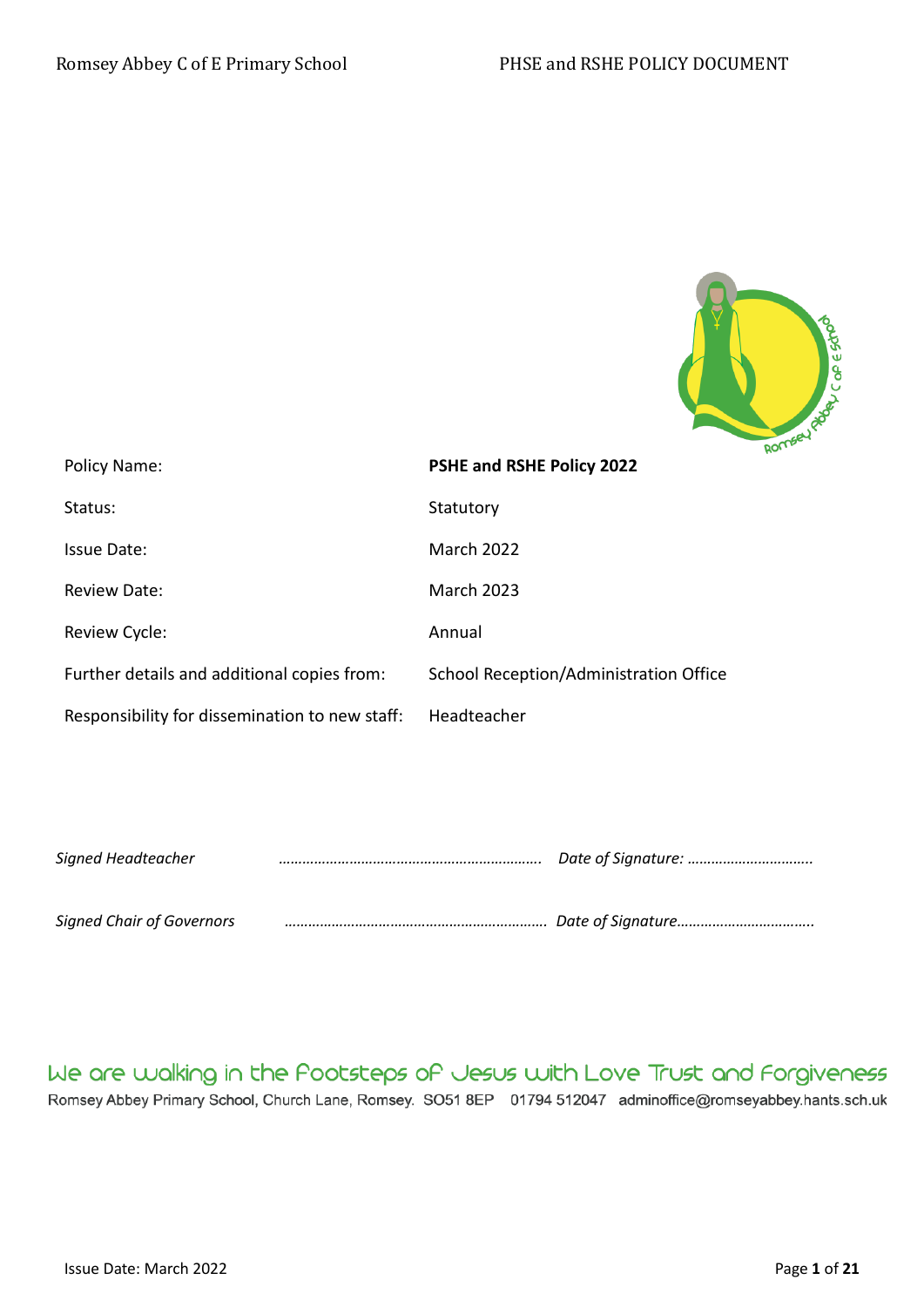# **Contents**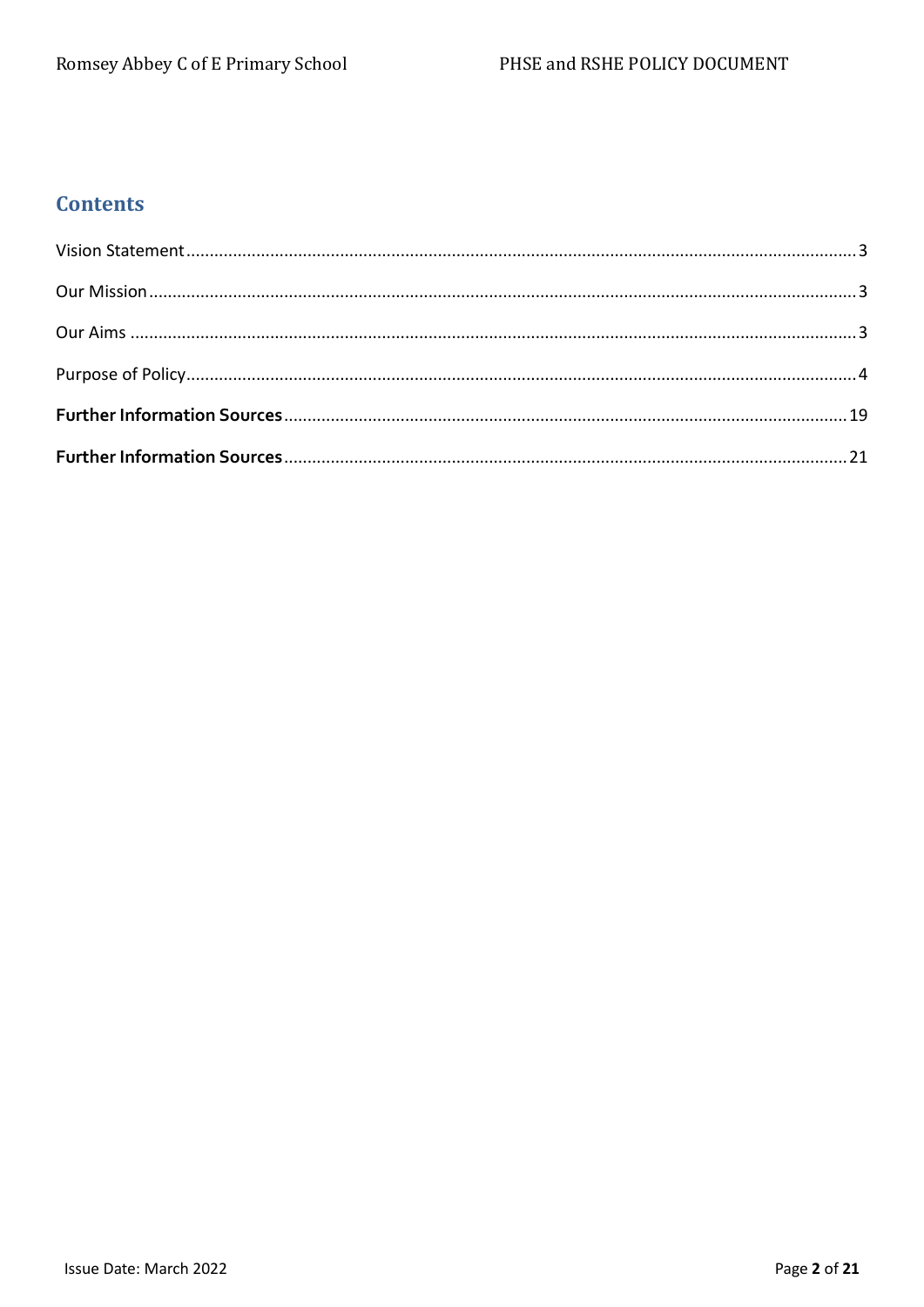## <span id="page-2-0"></span>**Vision Statement**

Romsey Abbey C of E Primary School will be a distinctive community, rooted in Christian values, whose culture has limitless ambition, professionalism, engagement and caring at its heart. Staff, parents and governors will work together closely to give every child the best possible education and life chances. The school will be viewed by the local Community as a centre of excellence.

## <span id="page-2-1"></span>**Our Mission**

At Romsey Abbey CE School we believe that a world of opportunity lies at our feet. We see our role as a school as instilling in learners the confidence to enable success and relish challenge. We help children, families and staff to learn how to demonstrate love and grow in our ability to forgive each other, to aspire to be the best we can be. We feel it is important to both rejoice in our own success and equally in the success of others. As a church school our whole school life is based around our common values of, "walking in the footsteps of Jesus with love, trust and forgiveness."

# <span id="page-2-2"></span>**Our Aims**

Build a culture and ethos of support and respect, inclusive of language, ethnicity, ability and gender.

Create a healthy, safe environment through relationships, resources and opportunities which are accessible to all.

Provide an outstanding curriculum and learning environment that inspires, achieves the highest standards, creates a spirit of adventure, reflects culture and community and builds confident and independent learners.

Strive to build systems of communication that ensure all members of the school family have opportunities to contribute ideas and knowledge that will be valued.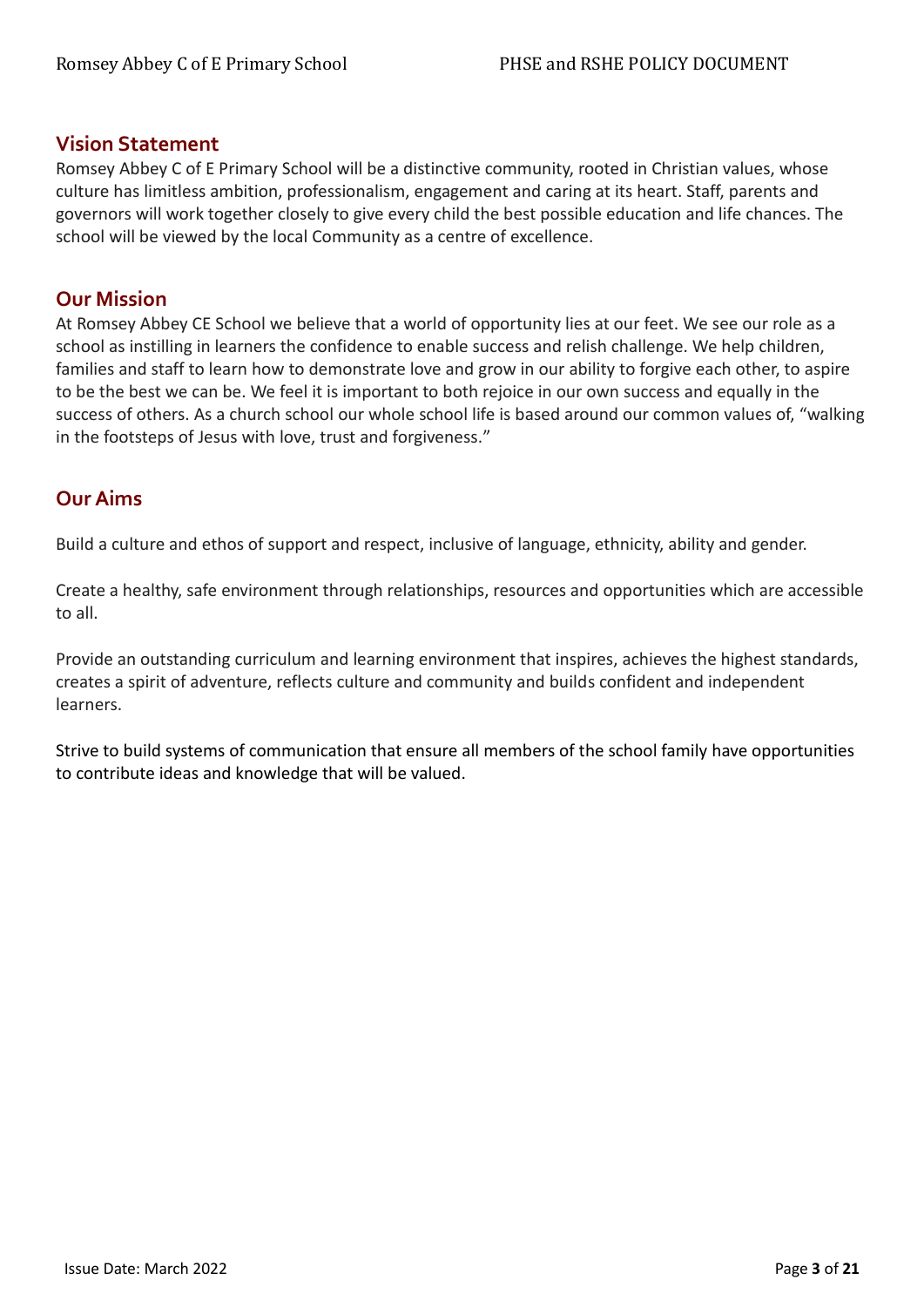# <span id="page-3-0"></span>**Purpose of Policy**

All schools must provide a curriculum that is broadly based, balanced and meets the needs of all pupils. Under section 78 of the Education Act 2002 and the Academies Act 2010, a PSHE curriculum:

- Promotes the spiritual, moral, cultural, mental and physical development of pupils at the school and of society, and
- Prepares pupils at the school for the opportunities, responsibilities and experiences of later life.

An amendment to the Children and Social Work Act 2017 made **Relationships and Health Education** at primary; and Relationships, Sex, and Health Education at secondary, statutory subjects. The DfE guidance on Relationships, Health and Sex Education can be found appended with this policy. **This will become active from September 2020, though due to Covid19, implementation of all aspects of this guidance have been postponed until the start of the Summer term 2021.**

In order to fulfill this at Romsey Abbey Church of England Primary we have adopted Jigsaw.

We are confident that the Jigsaw Programme covers all aspects of Relationships, Sex and Health Education (RSHE) within the context of a full PSHE programme in an age-appropriate way. Should changes to these curriculum areas occur in the future, Jigsaw will provide its schools with materials to ensure all statutory duties are fulfilled.

This Jigsaw PSHE policy is also informed by DfE guidance on Relationships, Sex and Health Education (as above), **[preventing and tackling bullying](http://www.education.gov.uk/aboutdfe/advice/f0076899/preventing-and-tackling-bullying)** (Preventing and tackling bullying: Advice for head teachers, staff and governing bodies, July 2013, updated 2017), **[Drug and Alcohol Education](https://www.gov.uk/government/publications/dfe-and-acpo-drug-advice-for-schools)** (DfE and ACPO drug advice for schools: Advice for local authorities, headteachers, school staff and governing bodies, September 2012), **[safeguarding](http://www.education.gov.uk/schools/guidanceandadvice?f_category=Safeguarding&page=1)** (Working Together to Safeguard Children: A guide to inter-agency working to safeguard and promote the welfare of children, March 2013 and **[Keeping Children Safe in Education, 2021](https://www.gov.uk/government/publications/keeping-children-safe-in-education--2)**) and **[equality](http://www.education.gov.uk/aboutdfe/advice/f00215460/equality-act-2010-departmental-advice)** (Equality Act 2010: Advice for school leaders, school staff, governing bodies and local authorities, revised June 2014). It also draws on the advice given in the **[Church of England](http://www.education.gov.uk/aboutdfe/advice/f00215460/equality-act-2010-departmental-advice)** document 'Valuing All God's Children: Guidance for Church of England schools on challenging homophobic, biphobic and transphobic bullying' (Church of England Education Office**[, second edition updated](https://www.churchofengland.org/sites/default/files/2019-07/Valuing%20All%20God%27s%20Children%20July%202019_0.pdf) [summer 2019](https://www.churchofengland.org/sites/default/files/2019-07/Valuing%20All%20God%27s%20Children%20July%202019_0.pdf)**).

The Jigsaw Programme meets all the outcomes in the PSHE Association Programmes of Study, 2017.

## **Aim of the Jigsaw PSHE policy**

To provide pupils with the knowledge, understanding, attitudes, values and skills they need in order to reach their potential as individuals and within the community.

Pupils are encouraged to take part in a wide range of activities and experiences across and beyond the curriculum, contributing fully to the life of their school and communities. In doing so they learn to recognise their own worth, work well with others and become increasingly responsible for their own learning. They reflect on their experiences and understand how they are developing personally and socially, tackling many of the spiritual, moral, social and cultural issues that are part of growing up.

They learn to understand and respect our common humanity; diversity and differences so that they can go on to form the effective, fulfilling relationships that are an essential part of life and learning.

In our school we choose to deliver Personal, Social, Health Education using Jigsaw, the mindful approach to PSHE.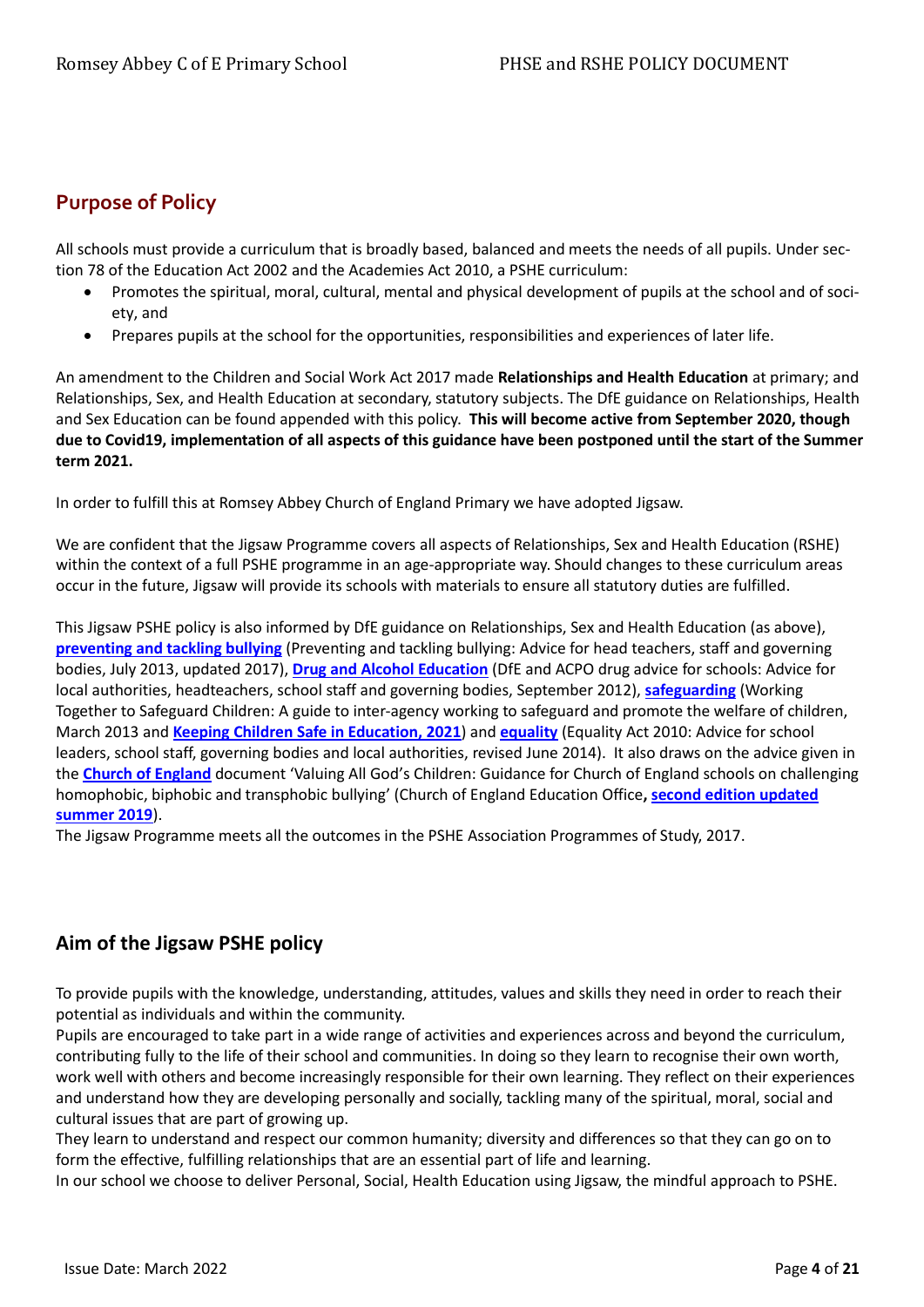## **Objectives/Pupil learning intentions:**

Jigsaw PSHE will support the development of the skills, attitudes, values and behaviour, which enable pupils to:

- Have a sense of purpose
- Value self and others
- Form relationships
- Make and act on informed decisions
- Communicate effectively
- Work with others
- Respond to challenge
- Be an active partner in their own learning
- Be active citizens within the local community
- Explore issues related to living in a democratic society
- Become healthy and fulfilled individuals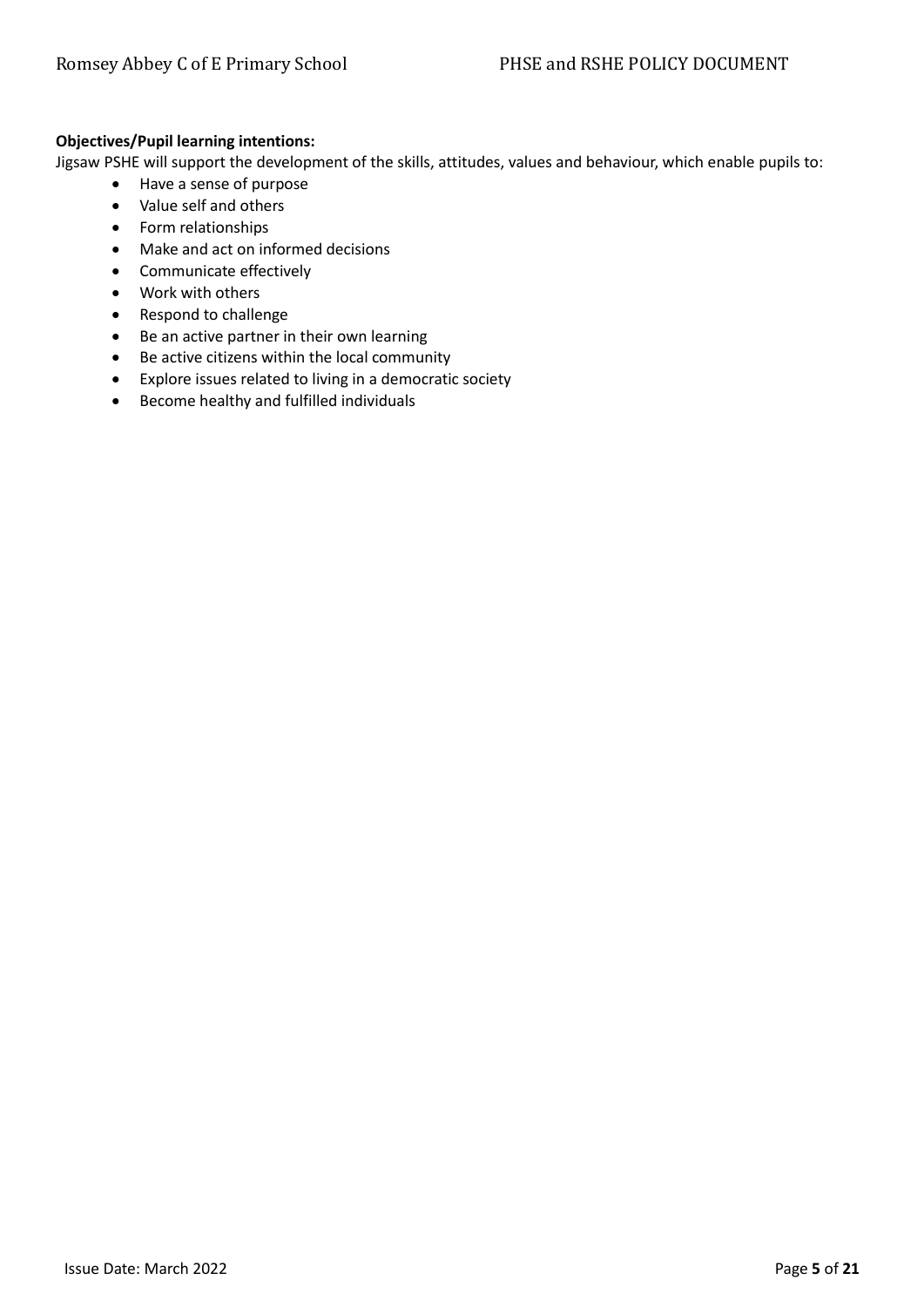#### *Jigsaw Content*

Jigsaw covers all areas of PSHE for the primary phase, as the following table shows:

| <b>Term</b> | Puzzle name                      | Content                                                                                                                    |
|-------------|----------------------------------|----------------------------------------------------------------------------------------------------------------------------|
| Autumn 1:   | Being Me in My<br>World          | Includes understanding my place in the class, school and global<br>community as well as devising Learning Charters         |
| Autumn 2:   | Celebrating<br><b>Difference</b> | Includes anti-bullying (cyber and homophobic bullying included) and<br>diversity work                                      |
| Spring 1:   | Dreams and Goals                 | Includes goal-setting, aspirations and resilience building                                                                 |
| Spring 2:   | <b>Healthy Me</b>                | Includes drugs and alcohol education, self-esteem and confidence as well<br>as healthy lifestyle choices (on and off line) |
| Summer 1:   | Relationships                    | Includes understanding friendship, family and other relationships, conflict<br>resolution and communication skills         |
| Summer 2:   | <b>Changing Me</b>               | Includes Sex and Relationship Education in the context of looking at and<br>managing change                                |

# **Relationship and Sex Education (Relationships, Sex and Health Education)**

#### **Definition of Relationships, Sex and Health Education (RSHE)**

From September 2020, Relationships Education is compulsory for all primary schools as set out in the DfE Guidance (2019). For all maintained schools there is also a statutory duty to provide Health Education. This includes primary aged children learning about the *'changing adolescent body'*, included in the expected outcomes for primary Health Education. (Relationships Education, Relationships and Sex Education, and Health Education, DfE, 2019).

All primary schools are legally obliged to have an up-to-date policy for Relationships and Sex Education (RSE) that describes the content and organisation of RSE. In primary schools if the decision is taken to teach sex education beyond Relationships and Health Education and National Curriculum Science, this should also be documented in the policy. The policy should be made available to parents/carers on request and also available on the school's website. It is the school governors' responsibility to ensure that the policy is developed and implemented effectively. Effective Relationships and Sex Education can make a significant contribution to the development of the personal skills needed by pupils if they are to establish and maintain relationships. It also enables children and young people to make responsible and informed decisions about their health and well-being. This is why the DfE recommend: "… *that all primary schools should have a sex education programme tailored to the age and the physical and emotional maturity of the pupils. It should ensure that both boys and girls are prepared for the changes that adolescence brings and – drawing on knowledge of the human life cycle set out in the national curriculum for science - how a baby is conceived and born."* (Relationships Education, Relationships and Sex Education, and Health Education, DfE, 2019, para 67).

## **Compulsory aspects of Relationships, Sex and Health Education.**

End of primary expectations and curriculum content is given in the Relationships Education, Relationships and Sex Education, and Health Education DfE guidance (2019). It is up to schools to determine how this is taught as part of a broad and balanced curriculum. Where a school delivers this as part of a whole programme of PSHE, such as Jigsaw, they are free to continue with this approach. Please refer to the following document mapping where the statutory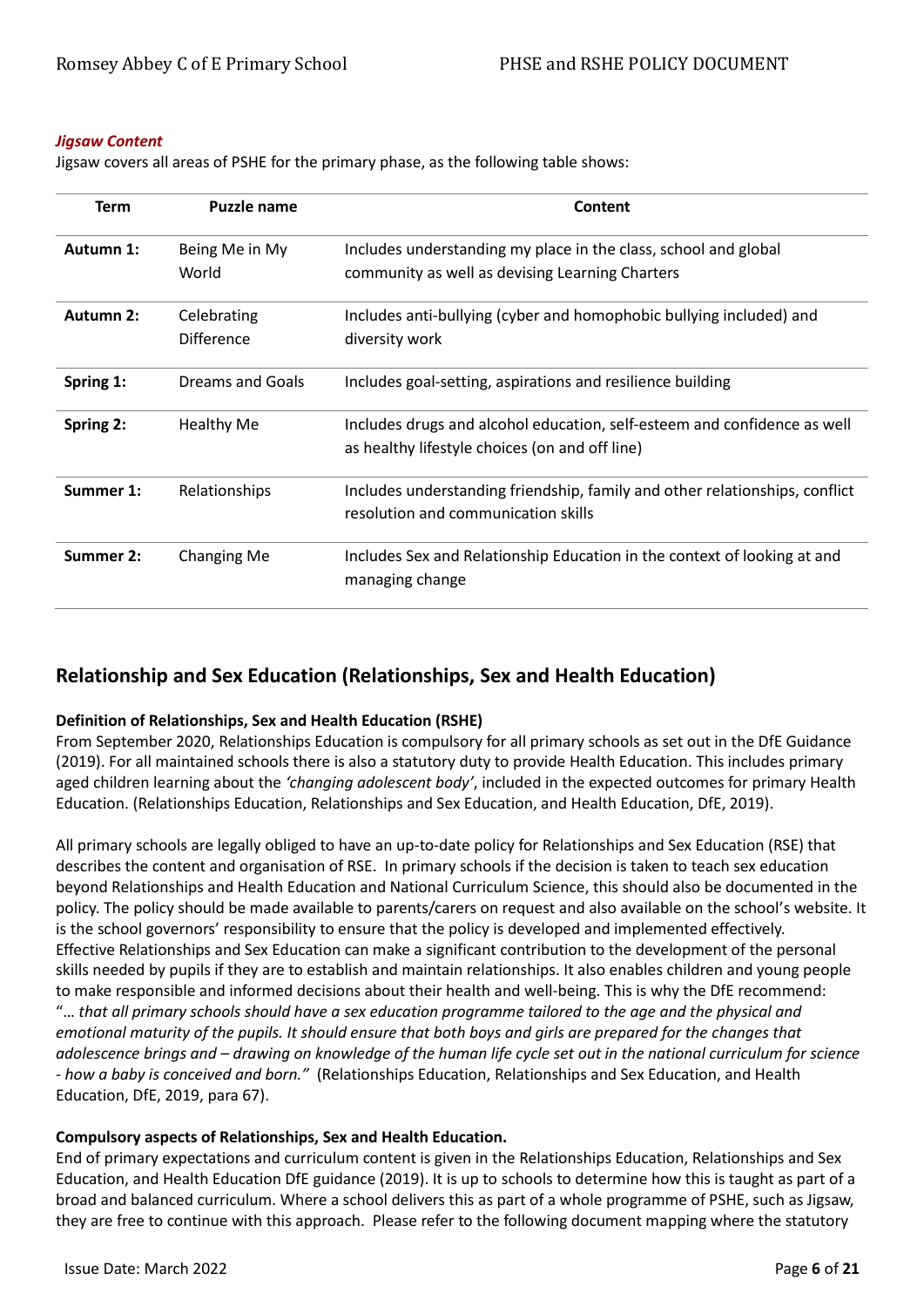objectives are covered within the Jigsaw schemes of work: ...\..\Curriculum\PSHE\RHE\Mapping Jigsaw 3-11 and [Statutory Relationships and Health Education Map \(3\) \(1\).pdf](file:///G:/Shared%20drives/Romsey%20Abbey/Curriculum/PSHE/RHE/Mapping%20Jigsaw%203-11%20and%20Statutory%20Relationships%20and%20Health%20Education%20Map%20(3)%20(1).pdf)

The sex education contained in National Curriculum science (Key Stages 1–4) is compulsory in maintained schools. The specific statutory requirements within the Science National Curriculum are as follows

- KS1: Notice that animals, including humans, have offspring which grow into adults
- KS2: Describe the life process of reproduction in some plants and animals.
	- Describe the changes as humans develop to old age.

RSHE plays a very important part in fulfilling the statutory duties all schools have to meet. RSHE helps children understand the difference between safe and abusive relationships and equips them with the skills to get help if they need it. It also teaches them about the importance of a healthy lifestyle and positive mental health, about online and off line safety. Schools have responsibilities for safeguarding and a legal duty to promote pupil well-being (Education and Inspections Act 2006 Section 38).

- RSHE is an important part of PSHE Education (DfE, 2014).
- When any school provides RSHE they must have regard to the Secretary of States guidance; this is a statutory duty. Ofsted will evaluate how schools help to ensure a healthy lifestyle for their children (Ofsted, 2019, Education Inspection Framework Para 28).
- It is compulsory for all maintained schools to teach the parts of sex education that fall under National Curriculum Science which must be taught to all pupils of primary and secondary age e.g. the biological aspects of puberty and reproduction (Education Act 1996, National Curriculum 2014).

Due to our status as a Church of England school, we will teach within a framework of Christian values and the Christian understanding that sex is a gift of God as part of creation. Whilst we use sex education to inform children about sexual issues, we do this with regard to matters of morality and individual responsibility, and in a way that allows children to ask and explore moral questions. Sensitivity and respect should be shown to all children when teaching about personal relationships and RSHE should be taught in a way to ensure that there is no stigmatization of children based on their home/personal circumstances.

As a Church of England school our RHSE will be set in a context that is consistent with our Christian ethos and values

- RSHE should be based on inclusive Christian principles and values emphasising respect, compassion, loving care and forgiveness.
- RSHE should be taught in the light of the belief in the absolute worth of all people and the unconditional infinite love of God.
- RSHE should reflect that sex is a gift from God as part of creation: a human longing for an intimate union.
- RSHE should be sensitive to the circumstances of all children and be mindful of the expressions of family life in our culture, yet it should also uphold the Christian values regarding relationships and marriage.
- Issues regarding human sexuality should be addressed sensitively
- The exploration of reproduction and sexual behaviour within the science curriculum should stand alongside the exploration of relationships, values and morals and Christian belief.

Whilst pupils are given the opportunity to explore their own attitudes, values and beliefs and to develop an individual moral code that will guide their actions, this is exercised within an understanding of the right of people to hold their own views within a framework of respect for others.

Updated government safeguarding guidance is now available [\(Keeping Children Safe in Education, 2021\)](https://www.gov.uk/government/publications/keeping-children-safe-in-education--2) and includes a section about being alert to signs that young girls may be at risk of female genital mutilation (FGM). School summer holidays especially during the transition from primary to secondary schools is thought to be a key risk time for FGM. See also the government [Multi-agency practice guidelines: Female Genital Mutilation \(2016\)](https://www.gov.uk/government/publications/multi-agency-statutory-guidance-on-female-genital-mutilation) which includes a section for schools.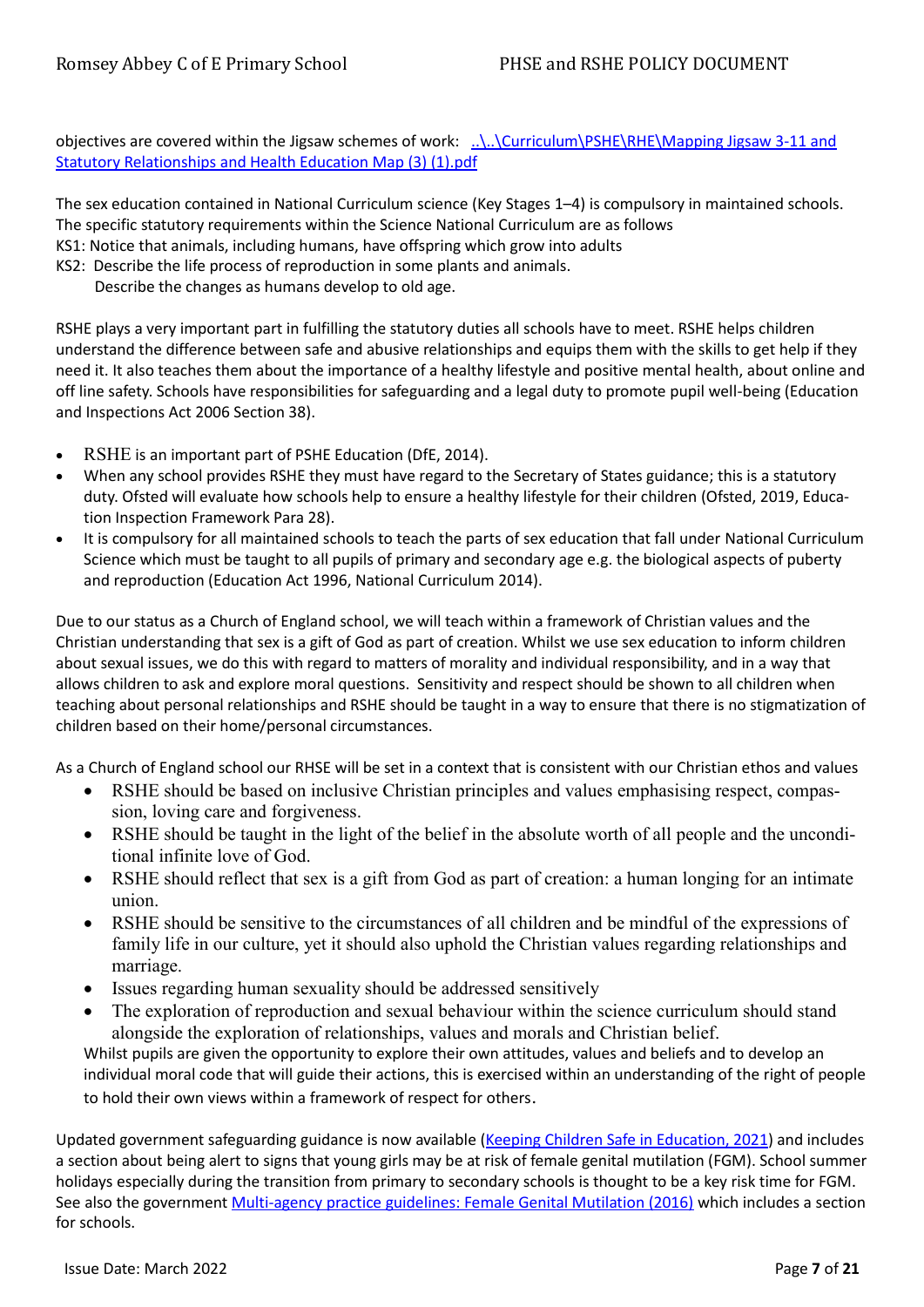RSHE has clear links with other school policies aimed at promoting pupils' spiritual, moral, social and cultural development, including the:

• Anti-Bullying Policy: The Church of England document "Valuing all God's Children", 2019, states: "*Schools should ensure that they have clear anti-bullying policies on preventing and tackling homophobic, biphobic and transphobic behaviour and language and that these policies are known and understood by all members of the school community. School leaders should present a clear message that HBT bullying will not be tolerated and that there can be no justification for this negative behaviour based on the Christian faith or the Bible. Schools should ensure that pupils understand how to* report incidents. Pupils should be confident that if they report bullying it will be taken seriously."

- Behaviour Policy
- Confidentiality Policy
- Equal Opportunities Policy
- Health and Safety Policy
- Computing Policy
- Inclusion Policy
- RE Policy
- Safeguarding/Child Protection Policy
- SMSC Policy
- Special Educational Needs Policy
- Collective Worship Policy

## **The role of the Headteacher and Governing body**

It is the responsibility of the Governors to ensure that as well as fulfilling their legal obligations, the governing boards or management committee should also make sure that:

- all pupils make progress in achieving the expected educational outcomes in regard to RSHE;
- RSHE is well led, effectively managed and well planned;
- the quality of RSHE provision is subject to regular and effective self-evaluation;
- teaching is delivered in ways that are accessible to all pupils with SEND;
- clear information is provided for parents on the subject content and the right to request that their child is withdrawn; and,

• the subjects are resourced, staffed and timetabled in a way that ensures that the school can fulfil its legal obligations

The headteacher liaises with external agencies regarding the school RSHE programme and ensures that all adults who work with children on these issues are aware of the school policy, and that they work within this framework. The headteacher monitors this policy on a regular basis and reports to governors, when requested, on the effectiveness of the policy. Parents should be consulted on the RSE policy and have the opportunity to express their views. They also must be informed of the limits of their right to withdraw their child from sex education and have the opportunity to do so within these limits.

#### **Monitoring and Review**

The Curriculum Committee of the governing body monitors the RSHE policy on an annual basis. This committee reports its findings and recommendations to the full governing body, as necessary, if the policy needs modification. The Curriculum Committee gives serious consideration to any comments from parents about the sex education programme, and makes a record of all such comments. Governors require the headteacher to keep a written record, giving details of the content and delivery of the RSE programme that is taught in your school. Governors should scrutinise materials to check they are in accordance with the school's ethos. Parents and carers have the right to see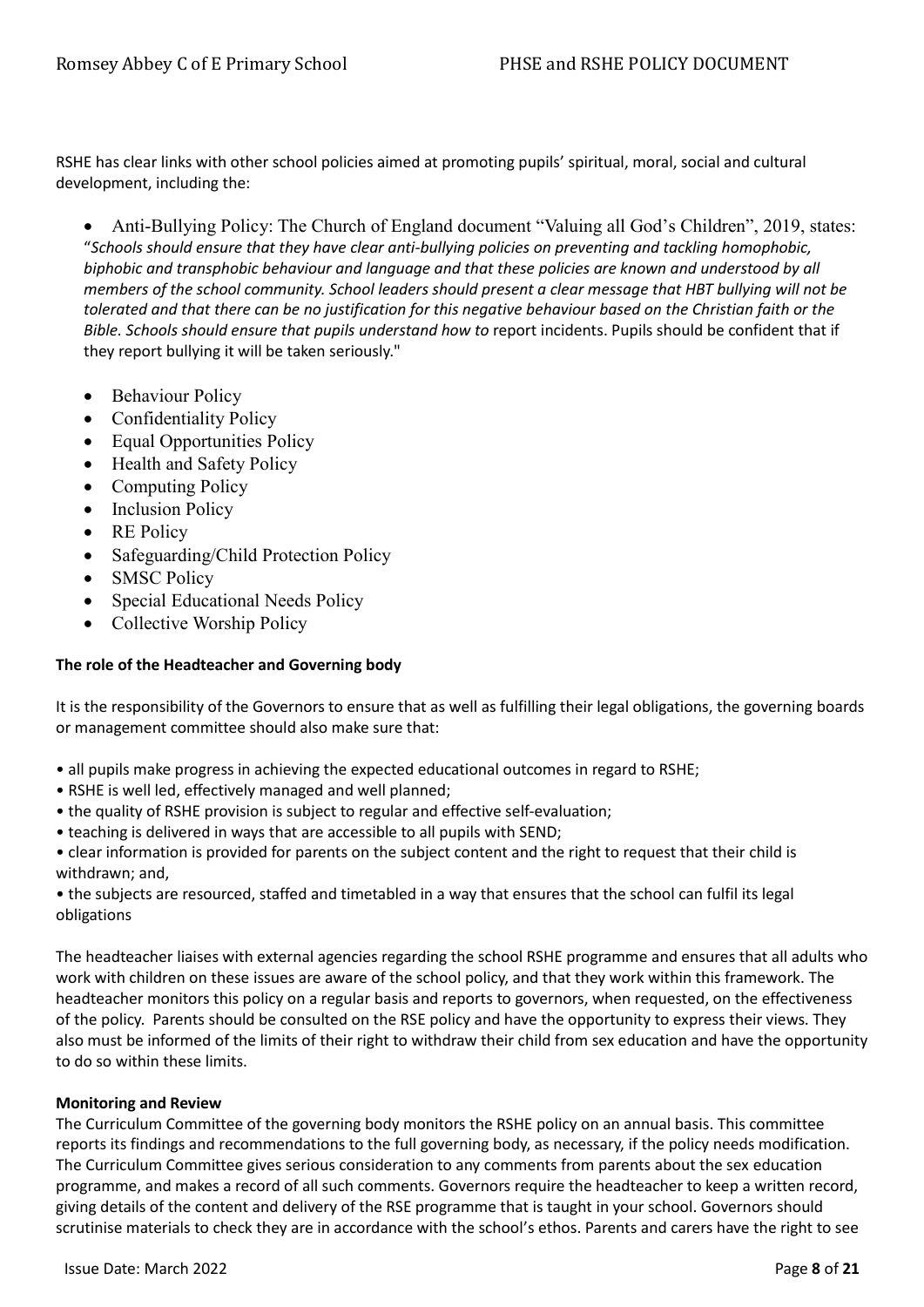sample materials used within the teaching of RHSE and can do so by prior appointment with a member of staff, or at any open evening the school chooses to hold about this curriculum area. As Jigsaw materials are copyrighted the school is not permitted to put teaching materials on the public facing website, or provide electronic copies of materials to parents and carers at home.

## **Equalities**

The Equality Act 2010 covers the way the curriculum is delivered, as schools and other education providers must ensure that issues are taught in a way that does not subject pupils to discrimination. Schools have a duty under the Equality Act to ensure that teaching is accessible to all children and young people, including those who are lesbian, gay, bisexual and transgender (LGBT). Inclusive RSHE will foster good relations between pupils, tackle all types of prejudice – including homophobia – and promote understanding and respect. The Department for Education has produced advice on The Equality Act 2010 and schools (DfE, 2014b).

Schools have a legal duty to promote equality (Equality Act, 2010) and to combat bullying (Education Act, 2006) (which includes homophobic, sexist, sexual and transphobic bullying) and Section 4.2 of the national curriculum (2014) states "Teachers should take account of their duties under equal opportunities legislation that covers race, disability, sex, religion or belief, sexual orientation, pregnancy and maternity, and gender reassignment." *"Schools should be alive to issues such as everyday sexism, misogyny, homophobia and gender stereotypes and take positive action to build a culture where these are not tolerated, and any occurrences are identified and tackled. Staff have an important role to play in modelling positive behaviours. School pastoral and behaviour policies should support all pupils*." (DfE, 2019)

The Church of England Document "Valuing all God's Children", 2019 states:

"*Central to Christian theology is the truth that every single one of us is made in the image of God. Every one of us is loved unconditionally by God. We must avoid, at all costs, diminishing the dignity of any individual to a stereotype or a problem. Church of England schools offer a community where everyone is a person known and loved by God, supported to know their intrinsic value" (*page 1*)*

"*Opportunities to discuss issues to do with self-esteem, identity and bullying, including HBT (*homophobic, biphobic and transphobic) *bullying, should be included in physical, social, health and economic education or citizenship programmes. The curriculum should offer opportunities for pupils to learn to value themselves and their bodies. Relationships and sex education should take LGBT people into account." (*Page 6*)*

## *Jigsaw RSE Content*

The grid below shows specific RSE content for each year group:

| Age     |                                                                                                                                                                                                                                                                                                                                                                                                                                                                                                                                          |
|---------|------------------------------------------------------------------------------------------------------------------------------------------------------------------------------------------------------------------------------------------------------------------------------------------------------------------------------------------------------------------------------------------------------------------------------------------------------------------------------------------------------------------------------------------|
| $4 - 5$ | Family life; making friends; falling out and making up; being a good friend; dealing with bullying; growing up<br>-how have I changed from baby to now; bodies (NOT including names of sexual parts); respecting my body<br>and looking after it e.g. personal hygiene.                                                                                                                                                                                                                                                                  |
| $5 - 6$ | Recognising bullying and how to deal with it; celebrating differences between people; making new friends;<br>belonging to a family; being a good friend; physical contact preferences; people who help us; qualities as a<br>friend and person; celebrating people who are special to me; life cycles - animal and human; changes in me;<br>changes since being a baby; differences between female and male bodies (correct terminology: penis,<br>vagina, testicles, vulva); respecting my body and understand which parts are private. |
| $6 - 7$ | Assumptions and stereotypes about gender; understanding bullying; standing up for self and others; making<br>new friends; gender diversity; celebrating difference and remaining friends; learning with others; group co-<br>operation; different types of family; physical contact boundaries; friendship and conflict; secrets (including                                                                                                                                                                                              |

those that might worry us);trust and appreciation; expressing appreciation for special relationships; life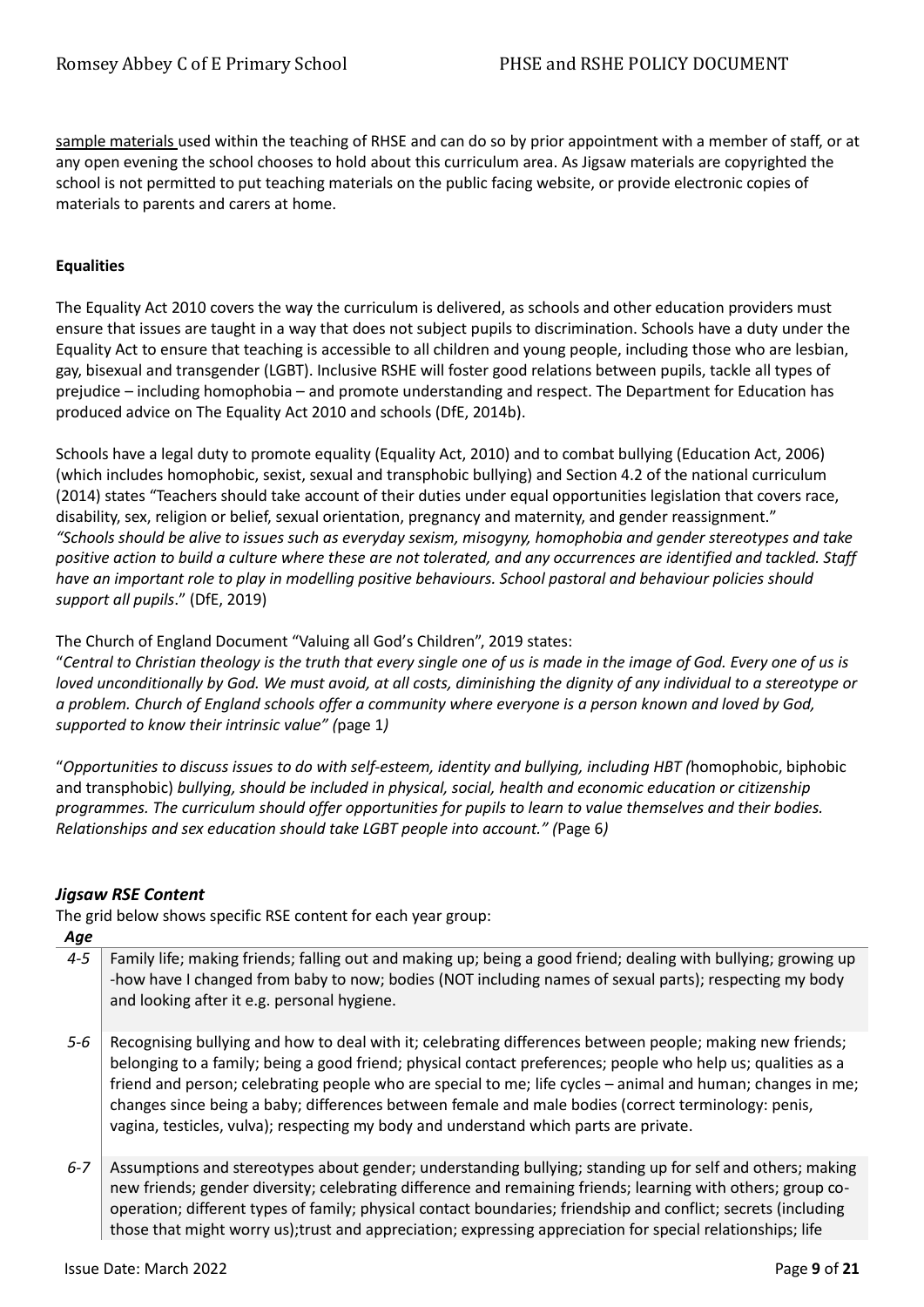cycles in nature; growing from young to old; increasing independence; differences in female and male bodies (correct terminology); assertiveness; appreciate that some parts of my body are private.

*7-8* Seeing things from others' perspectives; Families and their differences; family conflict and how to manage it (child-centred); witnessing bullying and how to solve it; homophobic bullying; recognising how words can be hurtful; giving and receiving compliments; respect for myself and others; healthy and safe choices; family roles and responsibilities; friendship and negotiation; keeping safe online and who to go to for help; being aware of how my choices affect

Others; awareness of how other children have different lives; expressing appreciation for family and friends; how babies grow; understanding a baby's needs; outside body changes at puberty; inside body changes at puberty; family stereotypes.

- *8-9* Challenging assumptions; judging by appearance; accepting self and others; understanding influences; understanding bullying including the role of the bystander; problem-solving in relationships; identifying how special and unique everyone is; first impressions; working in a group; celebrating contributions of others; healthier friendships; group dynamics; assertiveness; peer pressure; celebrating inner strength; jealousy; love and loss; memories of loved ones; getting on and falling out; girlfriends and boyfriends; showing appreciation to people and animals; being unique; having a baby (simple explanation of conception); girls and puberty; boys and puberty; confidence in change; accepting change.
	- *9-* Cultural differences and how they can cause conflict; racism; rumours and name-calling; types of bullying;

*10* enjoying and respecting other cultures; body image; self-recognition and self-worth; building self-esteem; safer online communities; rights and responsibilities online; online gaming and gambling; reducing screen time; dangers of online grooming; SMARRT internet safety rules; Self and body image; influence of online and media on

body image; puberty for girls; puberty for boys; conception (including IVF); growing responsibility; coping with change.

- *10-* Children's universal rights; feeling welcome and valued; choices, consequences and
- *11* rewards; group dynamics; democracy, having a voice; anti-social behaviour; role-modelling; perceptions of normality; understanding disability; understanding what transgender means; power struggles; understanding bullying; inclusion/exclusion; difference as conflict; difference as celebration; empathy; exploitation, including 'county-lines' and gang culture; love and loss; managing feelings; power and control; assertiveness; technology safety; responsibility with technology use; self-image, body image; puberty and feelings; conception to birth; reflections about change; physical attraction; respect and consent; boyfriends/girlfriends; sexting.

## **Withdrawal from RSE lessons**

Parents/carers have the right to withdraw their children from Sex Education provided at school except for those parts included in statutory National Curriculum Science and those included within Statutory Relationships and Health Education. Those parents/carers wishing to exercise this right are invited in to see the head teacher and/or PSHE Lead in school who will explore any concerns and discuss any impact that withdrawal may have on the child. Once a child has been withdrawn they cannot take part in the **specific sex education lessons** until the request for withdrawal has been removed. Materials are available to parents/carers who wish to supplement the school sex education programme or who wish to deliver sex education to their children at home. **Parents and carers cannot withdraw from any aspect of Relationships Education and also in maintained schools, Health Education lessons covering the changing adolescent body (puberty).**

#### **Working with parents and carers**

The government guidance on Relationships, Sex Education and Health Education (DfE, 2019) emphasises the importance of schools working in partnership with parents and carers. Parents/carers should be aware that schools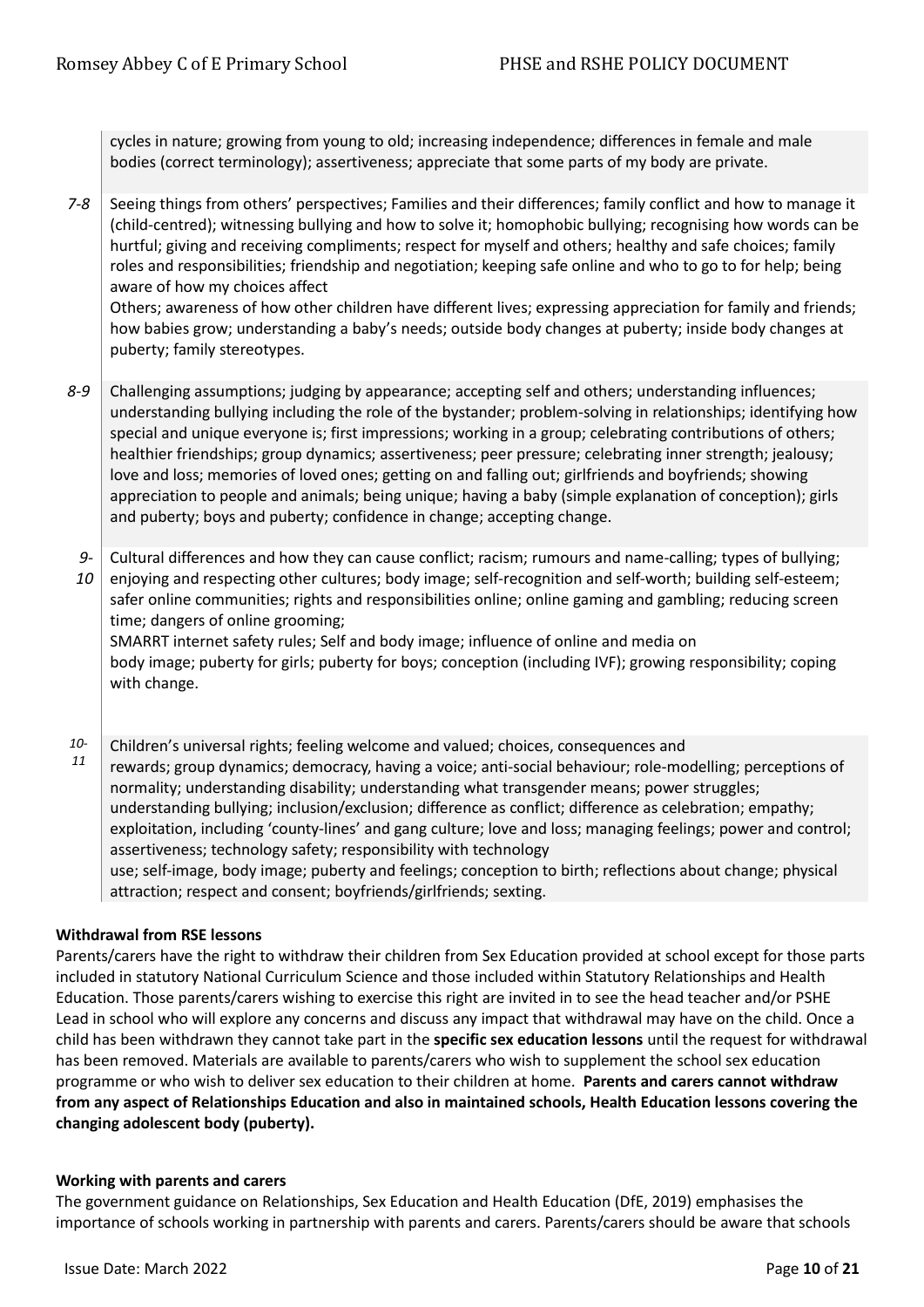are legally required to provide a broad and balanced curriculum. Sex and relationships topics can arise incidentally in other subjects, such as Science, Geography, History, RE, and it is not possible to withdraw pupils from these relatively limited and often unplanned discussions. Parents should be given every opportunity to understand the purpose and content of Relationships Education and RSHE. Good communication and opportunities for parents to understand and ask questions about the school's approach can help increase confidence in the curriculum.

Parents should also be aware that the Church of England states in "Valuing All God's Children", 2019, that RSE should: "*Make it clear that relationships and sex education is designed to prepare all pupils for the future, regardless of sexual orientation or gender identity. RSE must promote gender equality and LGBT equality and it must challenge discrimination. RSE must take the needs and experiences of LGBT people into account and it should seek to develop understanding that there are a variety of relationships and family patterns in the modern world*." (Page 34)

## **Girl's understanding of sanitary products and disposal in school**

As part of lessons on puberty girls will be made aware of the procedures in place for accessing and the safe disposal of sanitary products. The school is aware that period poverty can be an issue for some pupils, and will to the best of its ability ensure that girls have access to appropriate sanitary products during school time.

# **Health Education including substance education, mental health education and safety education**

Effective Health Education can make a significant contribution to the development of the personal skills needed by pupils as they grow up. It also enables young people to make responsible and informed decisions about their own and others' health and well-being.

## **The Health Education programme at our school reflects the school ethos and demonstrates and encourages the following values. For example:**

- o Respect for self
- o Respect for others
- o Responsibility for their own actions
- o Responsibility for their family, friends, schools and wider community

## *Jigsaw's Health Education Content*

The grid below shows specific Health Education content for each year group: *Age*

| $4 - 5$ | Understanding feelings; Identifying talents; being special;<br>challenges; perseverance; goal-setting; overcoming obstacles;<br>seeking help; physical activity; healthy food; sleep; keeping clean;<br>being safe; respecting my body; growing up; growth and change; fun<br>and fears; celebrations.                                                                                                                                                                                                                                              |
|---------|-----------------------------------------------------------------------------------------------------------------------------------------------------------------------------------------------------------------------------------------------------------------------------------------------------------------------------------------------------------------------------------------------------------------------------------------------------------------------------------------------------------------------------------------------------|
| $5-6$   | Feeling special and safe; rewards and feeling proud; consequences;<br>setting goals; identifying successes and achievements; tackling new<br>challenges; identifying and overcoming obstacles; feelings of<br>success; keeping myself healthy; healthier lifestyle choices<br>(including oral health); keeping clean; being safe; medicine<br>safety/safety with household items; road safety; linking health and<br>happiness; people who help us; changes in me; changes since being<br>a baby; linking growing and learning; coping with change. |
| $6 - 7$ | Hopes and fears for the year; recognising feelings; achieving realistic                                                                                                                                                                                                                                                                                                                                                                                                                                                                             |

goals; perseverance; motivation; healthier choices; relaxation;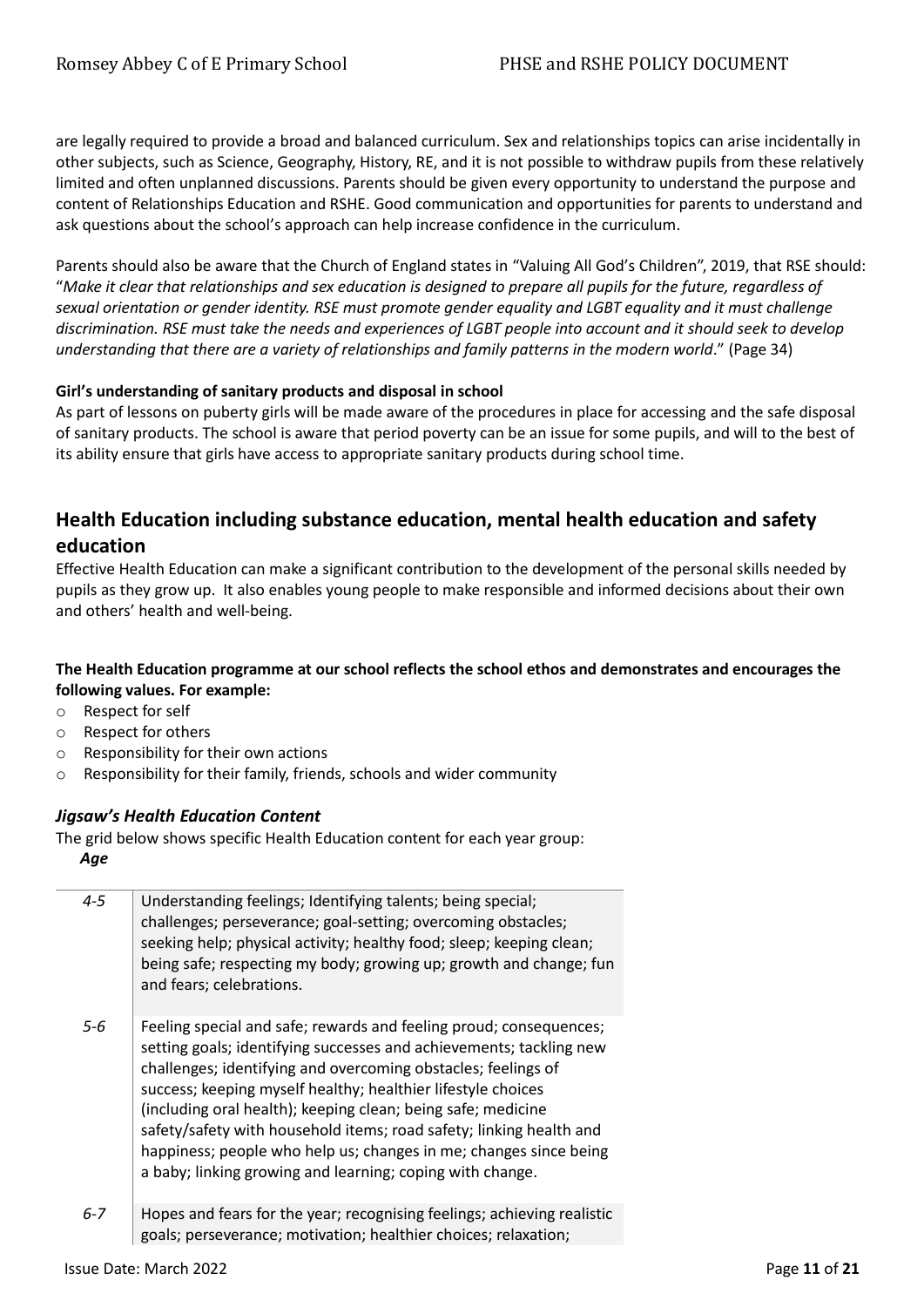healthy eating and nutrition; healthier snacks and sharing food; growing from young to old.

- $7-8$  Self-identity and worth; positivity in challenges; responsible choices; giving and receiving compliments; difficult challenges and achieving Success; dreams and ambitions; new challenges; motivation and enthusiasm; recognising and trying to overcome obstacles; evaluating learning processes; managing feelings; simple budgeting; exercise; fitness challenges; food labelling and healthy swaps; attitudes towards drugs; keeping safe and why it's important online and off line; respect for myself and others healthy and safe choices; body changes at puberty.
- *8-9 9-10* What motivates behaviour; rewards and consequences; accepting self and others; understanding influences; hopes and dreams; overcoming disappointment; creating new, realistic dreams; achieving goals; resilience; positive attitudes; healthier friendships; group dynamics; smoking; alcohol; assertiveness; peer pressure; celebrating inner strength; jealousy; love and loss; memories of loved ones; body changes at puberty.

Being a citizen; rights and responsibilities; rewards and consequences; how behaviour affects groups; democracy, having a voice, participating; material wealth and happiness; future dreams; the importance of money; jobs and careers; dream job and how to get there; goals in different cultures; supporting others (charity); motivation; smoking, including vaping; alcohol; alcohol and antisocial behaviour; emergency aid; body image; relationships with food; healthy and safe choices; motivation and behaviour; changes in the body at puberty.

Choices, consequences and rewards; group dynamics; democracy, having a voice; emotions in success; making a difference in the world; motivation; recognising achievements; compliments; taking personal responsibility; how substances affect the body; exploitation, including 'county lines' and gang culture; emotional and mental health; managing stress; mental health; identifying mental health worries and sources of support; love and loss; managing feelings; power and control; assertiveness; technology safety; take responsibility with technology use; self-image; body image; impact of media; discernment; puberty; reflections about change; respect and consent.

*10-11*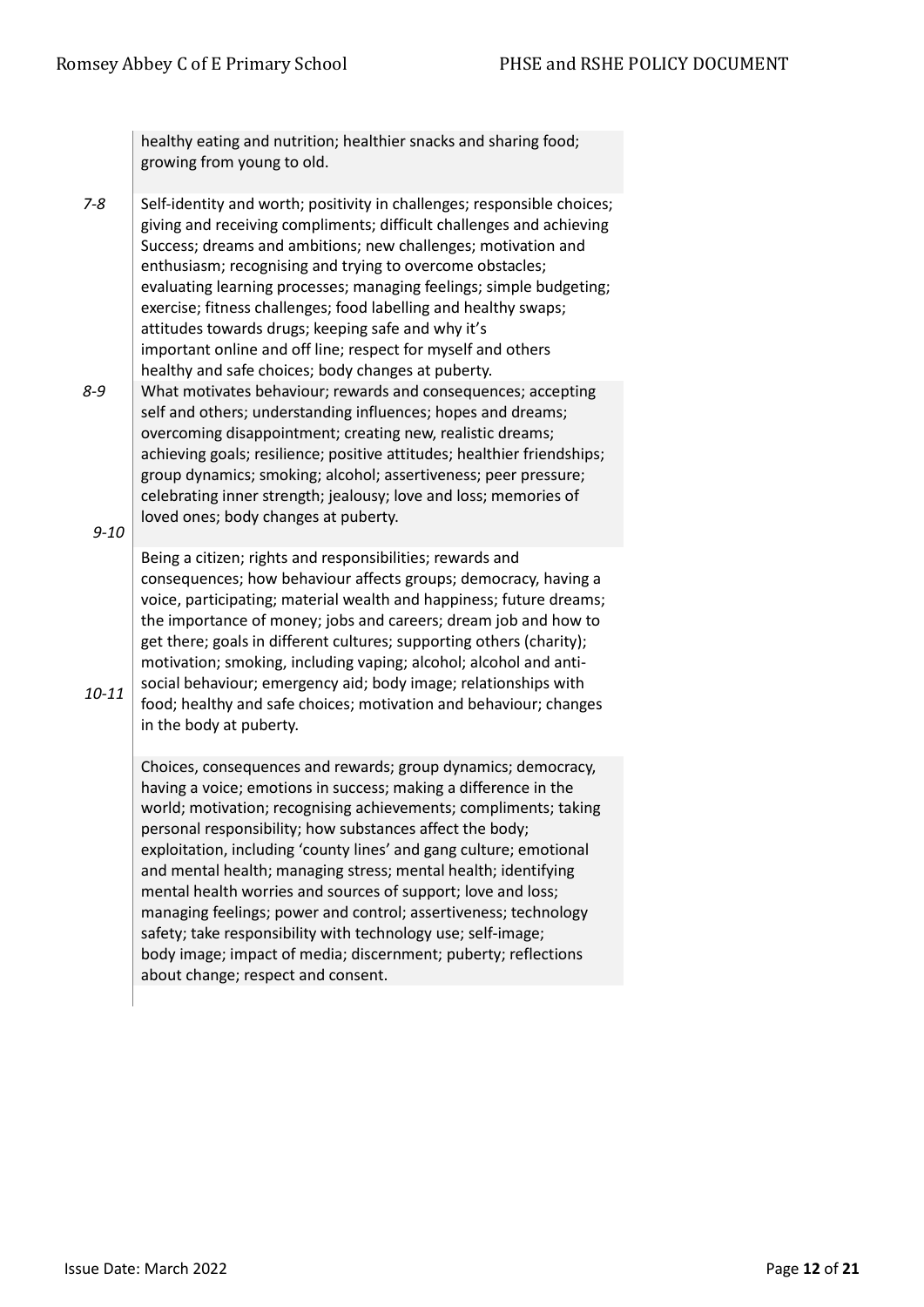#### **How is Jigsaw PSHE organised in school?**

Jigsaw brings together PSHE Education, emotional literacy, social skills and spiritual development in a comprehensive scheme of learning. Teaching strategies are varied and are mindful of preferred learning styles and the need for differentiation. Jigsaw is designed as a whole school approach, with all year groups working on the same theme (Puzzle) at the same time. This enables each Puzzle to start with an introductory assembly, generating a whole school focus for adults and children alike.

There are six Puzzles in Jigsaw that are designed to progress in sequence from Autumn to June/July. Each Puzzle has six Pieces (lessons) which work towards an 'end product', for example, The School Learning Charter or The Garden of Dreams and Goals.

Each Piece (lesson) has two Learning Intentions: one is based on specific PSHE learning (covering the non-statutory national framework for PSHE Education and the statutory Relationships and Health Education guidance, but enhanced to address children's needs today); and one is based on emotional literacy and social skills development to enhance children's emotional and mental health. The enhancements mean that Jigsaw, the mindful approach to PSHE, is relevant to children living in today's world as it helps them understand and be equipped to cope with issues like body image, cyber and homophobic bullying, and internet safety.

Every Piece (lesson) contributes to at least one of these aspects of children's development. This is mapped on each Piece and balanced across each year group.

Class teachers are responsible for the delivery of these Jigsaw lessons with support available from the PSHE lead as necessary.

The PSHE lead will monitor and evaluate the teaching of Jigsaw across the school, including leading termly moderation meetings to ensure assessment within the subject is accurate and reliable. The PSHE lead will monitor delivery of the programme through observation and discussion with teaching staff to ensure consistent and coherent curriculum provision.

Evaluation of the programme's effectiveness will be conducted on the basis of:

- Pupil and teacher evaluation of the content and learning processes
- Staff meetings to review and share experience

Monitoring and Evaluation will also be undertaken by the Governing Body alongside the PSHE lead.

#### **Safeguarding**

Teachers need to be aware that sometimes disclosures may be made during Jigsaw lessons; in which case, safeguarding procedures must be followed immediately. Sometimes it is clear that certain children may need time to talk one-to-one after the lesson closes. It is important to allow the time and appropriate staffing for this to happen. If disclosures occur, the school's disclosure and/or confidentiality policy is followed.

#### **Assessment**

Teachers will be eager to ensure children are making progress with their learning throughout their Jigsaw experience. Therefore, each Puzzle (unit of work) has a built-in assessment task, usually in Lesson (Piece) 6. This task is the formal opportunity for teacher assessment, but also offers children the chance to assess their own learning and have a conversation with the teacher about their two opinions. In addition, as part of the Help me Reflect section of every Jigsaw lesson, children can complete a self/peer assessment using the My Jigsaw Journey/Learning resource that accompanies each lesson.

Each Puzzle (unit of work) has a set of three level descriptors for each year group: *Working towards Working at Working beyond*

#### **Recording and tracking progress**

To support the teacher in tracking children's Jigsaw Learning progress throughout the year, there is a Pupil Tracking Grid. This sheet has the three attainment descriptors for each Puzzle. After each Puzzle is completed, the teacher, using a best-fit approach, decides whether the child is working at, towards or beyond. This sheet gives a quick visual representation of where each child is in each Puzzle and the attainment of the cohort. Teachers use observations from lessons, discussions in class and work in Topic books to judge whether a child has met the expectations, is working towards the expectations or is working beyond the expectations. These judgements are then moderated and discussed through work sampling at termly staff meeting so that judgements are consistent across the school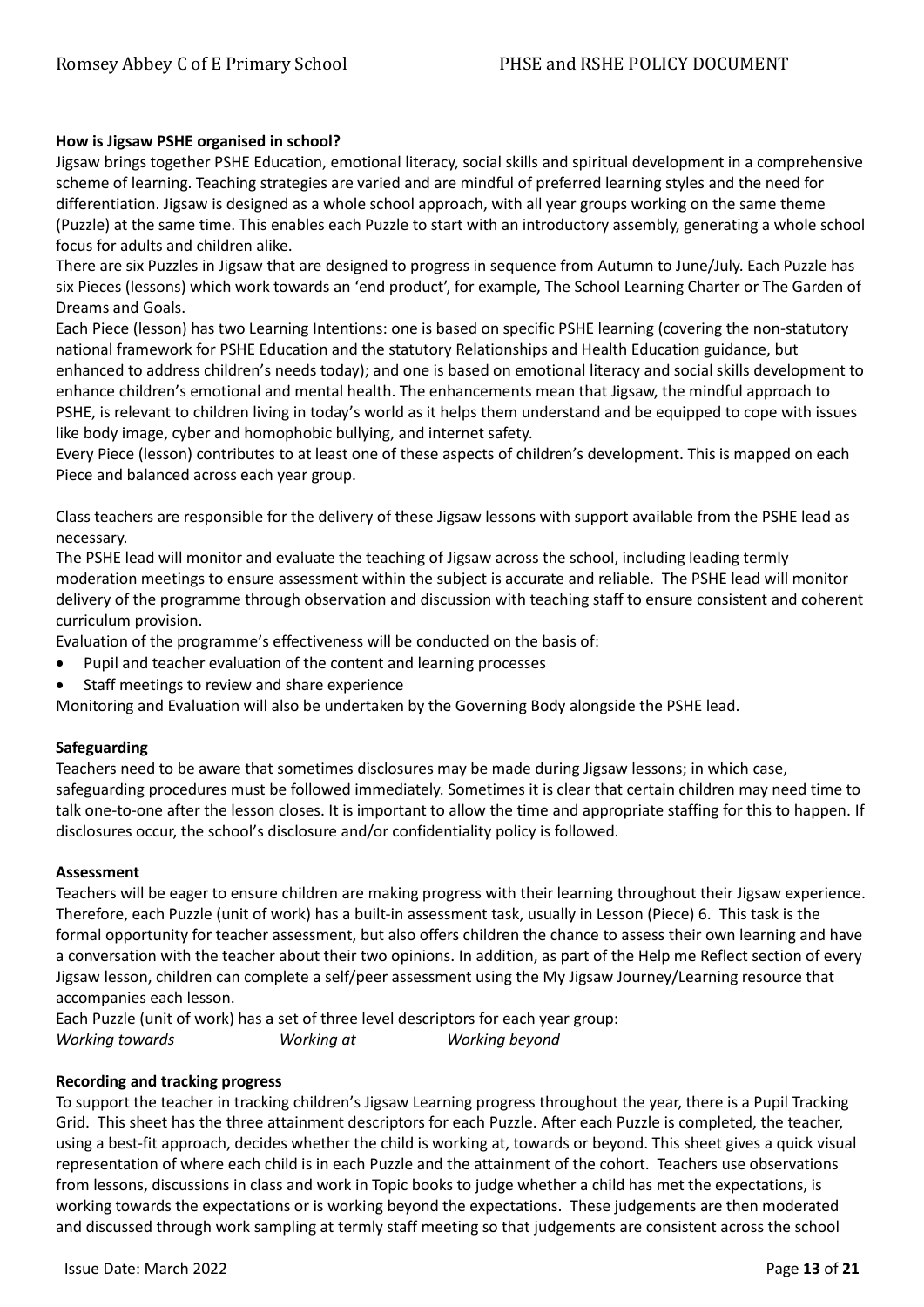and evidence informed. At the end of the year the assessment grids are used to make a final judgement on each child's progress across the whole year, again to be assessed as meeting, working towards of working beyond the expected standard for their age group.

#### **Reporting to Parents/Carers**

Each Puzzle's assessment tasks, attainment and children's topic books assist the teacher in reporting meaningful learning progress to parents/carers. The descriptors can be used as a starting point when communicating progress with parents

#### **The Attainment Descriptors**

Please be aware that these attainment descriptors are specific to Jigsaw and to year groups. They are designed to give guidance when considering each child's learning journey. They are *not* nationally-recognised. There are no national level descriptors for PSHE.

The Jigsaw philosophy is that children are praised and their achievements celebrated in every Piece (lesson). It demands a positive relationship between the teacher and the children which, in itself, values and celebrates each individual. Appropriate time is allocated for this process.

#### **The Learning Environment**

Establishing a safe, open and positive learning environment based on trusting relationships between all members of the class, adults and children alike, is vital. To enable this, it is important that 'ground rules' are agreed and owned at the beginning of the year and are reinforced in every Piece (lesson) – by using The Jigsaw Charter. (Ideally, teachers and children will devise their own Jigsaw Charter at the beginning of the year so that they have ownership of it.) It needs to include the aspects below:

The Jigsaw Charter

- We take turns to speak
- We use kind and positive words
- We listen to each other
- We have the right to pass
- We only use names when giving compliments or when being positive
- We respect each other's privacy (confidentiality)

## **Teaching Sensitive and Controversial Issues**

Sensitive and controversial issues are certain to arise in learning from real-life experience. Teachers will be prepared to handle personal issues arising from the work, to deal sensitively with, and to follow up appropriately, disclosures made in a group or individual setting. Issues that we address that are likely to be sensitive and controversial because they have a political, social or personal impact or deal with values and beliefs include: family lifestyles and values, physical and medical issues, financial issues, bullying and bereavement.

Teachers will take all reasonable, practical steps to ensure that, where political or controversial issues are brought to pupils' attention, they are offered a balanced presentation of opposing views. Teachers will adopt strategies that seek to avoid bias on their part and will teach pupils how to recognise bias and evaluate evidence. Teachers will seek to establish a classroom climate in which all pupils are free from any fear of expressing reasonable points of view that contradict those held either by their class teachers or their peers.

#### **Answering Difficult Questions and Sensitive Issues**

Staff members are aware that views around RSHE-related issues are varied. However, while personal views are respected, all RSHE issues are taught without bias using Jigsaw. Topics are presented using a variety of views and beliefs so that pupils are able to form their own, informed opinions but also respect that others have the right to a different opinion.

Both formal and informal RSHE arising from pupils' questions are answered according to the age and maturity of the pupil(s) concerned. Questions do not have to be answered directly, and can be addressed individually later. The school believes that individual teachers must use their skill and discretion in this area and refer to the Child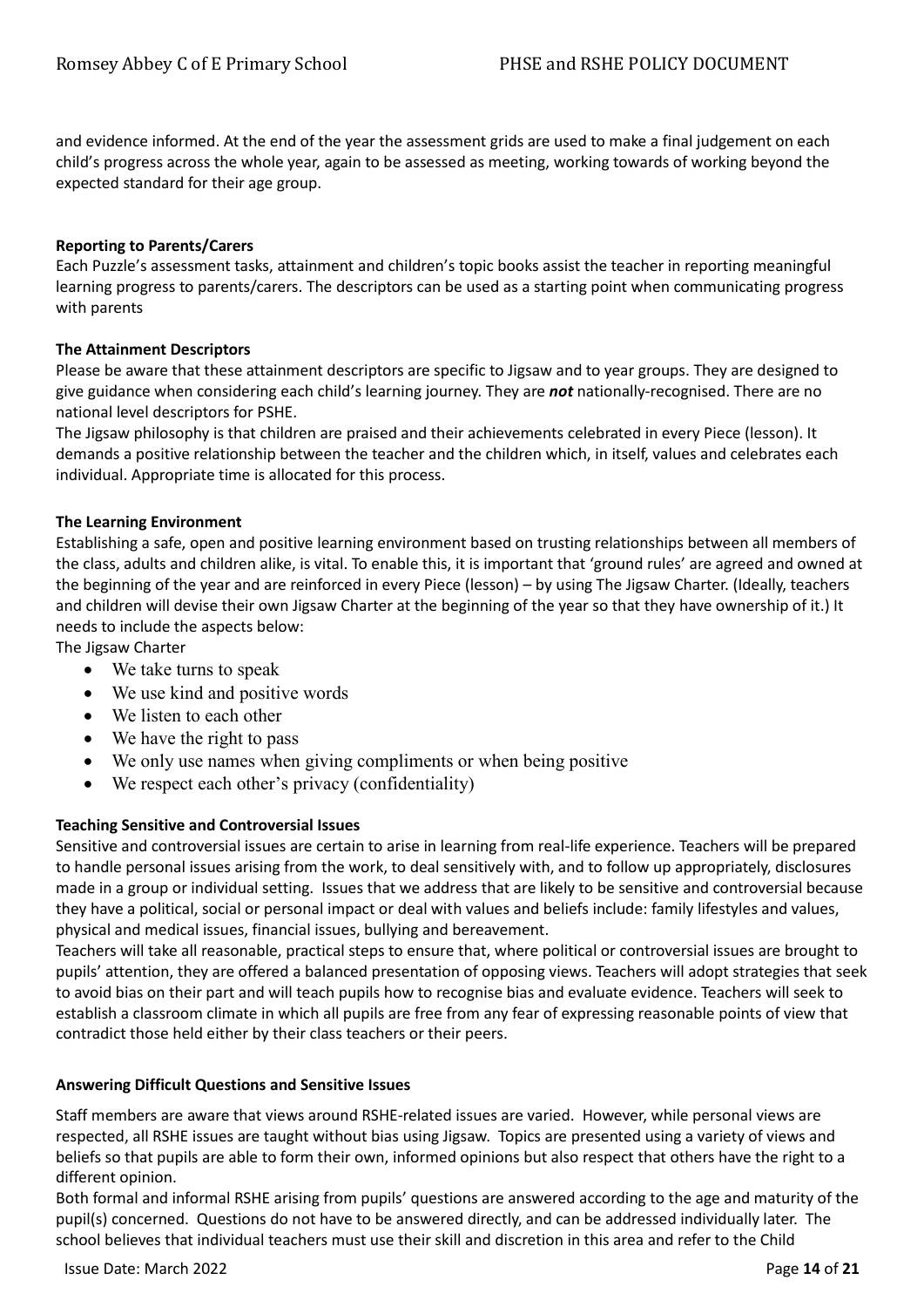Protection Coordinator if they are concerned.

Our school believes that RSHE should meet the needs of all pupils, answer appropriate questions and offer support. In Jigsaw Pieces (lessons) that cover RSE provision, this should be regardless of their developing sexuality and be able to deal honestly and sensitively with sexual orientation and gender diversity, answer appropriate questions and offer support. LGBT+ bullying is dealt with strongly yet sensitively. The school liaises with parents/carers on this issue to reassure them of the content and context.

#### **Involving parents and carers**

The school believes that it is important to have the support of parents, carers and the wider community for the Jigsaw PSHE programme. Parents and carers are/will be given the opportunity to find out about and discuss the Jigsaw PSHE programme through:

- Parent/carer Jigsaw awareness session
- Parents/Carers Evenings
- Involvement in policy development
- \* Involvement in curriculum development
- \* Information leaflets/displays/Website videos and guidance

#### *Pupil Consultation:*

- It is useful for pupils to be consulted on their own personal, social and citizenship development. Ask pupils either in individual classes or through the school council what sort of person they would like to be by the time they leave this school; what qualities, skills, attitudes, values are important to them as people?
- Develop this further by asking pupils how they feel the school could support them with this, what initiatives the school could implement to support this e.g. friendship benches, peer mentoring systems.

#### **Links to other policies and curriculum areas**

We recognise the clear link between Jigsaw PSHE and the following policies and staff are aware of the need to refer to these policies when appropriate.

- Science curriculum
- Teaching and Learning Policy
- Equal Opportunities Policy
- Child Protection Policy
- Anti-bullying Policy
- Collective Worship Policy
- Computing Policy

## **Training and support for staff**

All staff benefit from Jigsaw PSHE training in order to enhance their PSHE delivery skills. Opportunities are provided for staff to identify individual training needs on a yearly basis and relevant support is provided. In addition to this, support for teaching and understanding PSHE issues is incorporated in our staff INSET programme, drawing on staff expertise and/or a range of external agencies.

#### **Visiting Professionals**

As a school, we seek to provide expert visitors to enrich pupils' learning where appropriate. Visiting professionals supporting any aspect of RSHE will have read and understood this policy prior to visiting the school and the content of what they are sharing will also be discussed with relevant staff prior to the visit.

#### **Dissemination**

This policy is available on our school website where it can be accessed by the community. Training is regularly delivered to staff on the policy content. Copies are available from the school office on request from parents/carers.

#### **Confidentiality and Child Protection/Safeguarding Issues**

As a general rule a child's confidentiality is maintained by the teacher or member of staff concerned. If this person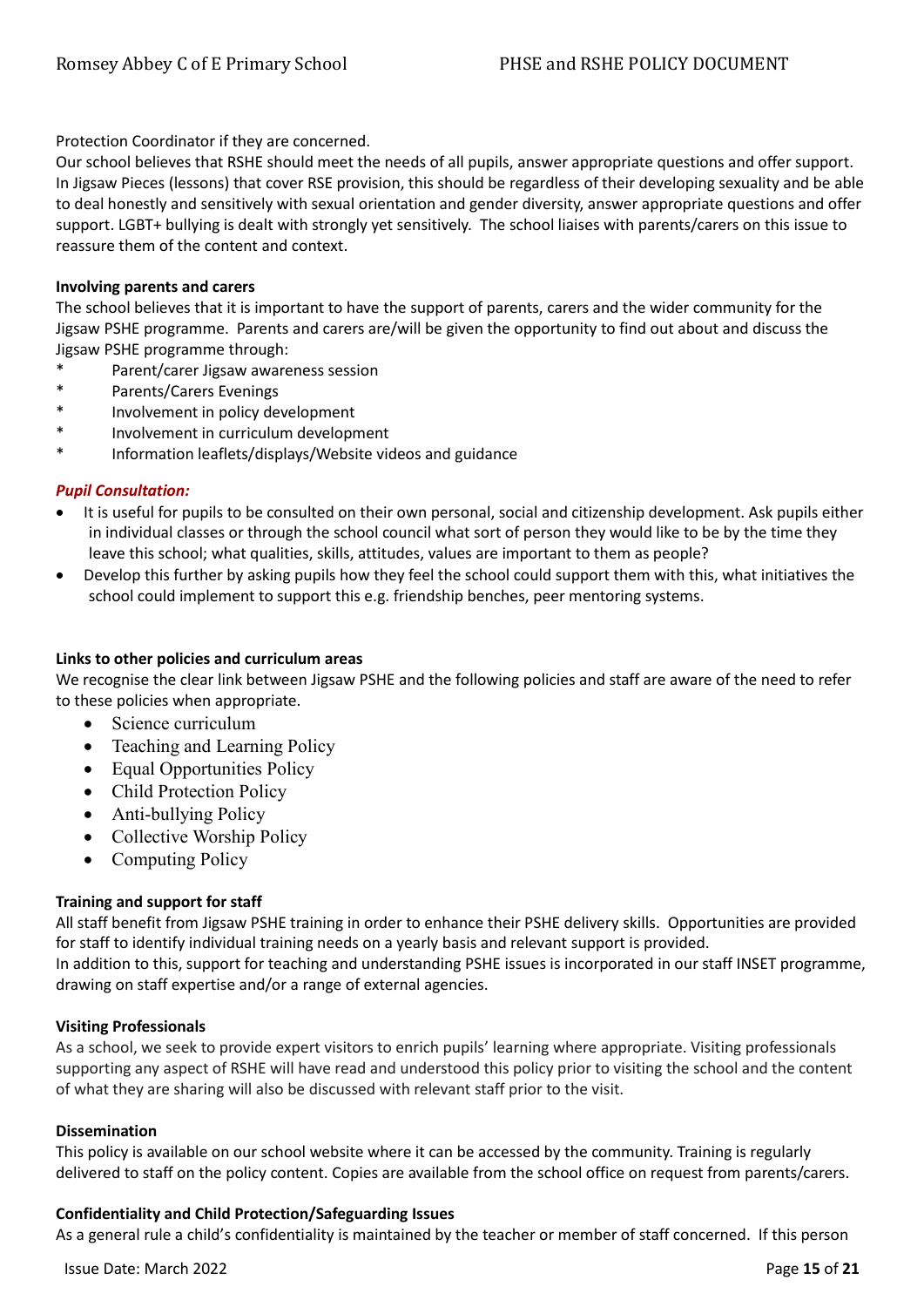believes that the child is at risk or in danger, she/he talks to the named child protection co-ordinator who takes action as laid down in the Child Protection Policy. All staff members are familiar with the policy and know the identity of the member of staff with responsibility for Child Protection issues. The child concerned will be informed that confidentiality is being breached and reasons why. The child will be supported by the teacher throughout the process.

# **Drug and Alcohol Education**

#### Definition of 'Drugs':

This policy uses the definition that a drug is: 'A substance people take to change the way they feel, think or behave' (United Nations Office on Drugs and Crime). The term 'Drugs' includes

- All illegal drugs
- All legal drugs including alcohol, tobacco and volatile substances which can be inhaled
- All over-the-counter and prescription medicines

Effective Drug and Alcohol Education can make a significant contribution to the development of the personal skills needed by pupils as they grow up. It also enables young people to make responsible and informed decisions about their health and well-being.

## **The Drug and Alcohol Education programme at our school reflects the school ethos and demonstrates and encourages the following values. For example:**

- o Respect for self
- o Respect for others
- o Responsibility for their own actions
- o Responsibility for their family, friends, schools and wider community

## *Jigsaw Drug and Alcohol Education Content*

The grid below shows specific Drug and Alcohol Education learning intentions for each year group in the 'Healthy Me' Puzzle.

| Year          | <b>Piece Number</b>    | <b>Learning Intentions</b>                                        |
|---------------|------------------------|-------------------------------------------------------------------|
| Group         | and Name               | 'Pupils will be able to'                                          |
| $\mathcal{P}$ | Piece 3                | understand how medicines work in my body and how important it is  |
|               | <b>Medicine Safety</b> | to use them safely                                                |
|               |                        |                                                                   |
|               |                        | feel positive about caring for my body and keeping it healthy     |
| 3             | Piece 3                | tell you my knowledge and attitude towards drugs                  |
|               | What Do I Know         | identify how I feel towards drugs                                 |
|               | <b>About Drugs?</b>    |                                                                   |
| 4             | Piece 3                | understand the facts about smoking and its effects on health, and |
|               | Smoking                | also some of the reasons some people start to smoke               |
|               |                        |                                                                   |
|               |                        | can relate to feelings of shame and guilt and know how to act     |
|               |                        | assertively to resist pressure from myself and others             |
|               | Piece 4                | understand the facts about alcohol and its effects on health,     |
|               | Alcohol                | particularly the liver, and also some of the reasons some people  |
|               |                        | drink alcohol                                                     |
|               |                        |                                                                   |
|               |                        | can relate to feelings of shame and guilt and know how to act     |
|               |                        | assertively to resist pressure from myself and others             |
| 5             | Piece 1                | know the health risks of smoking and can tell you how tobacco     |
|               | Smoking                | affects the lungs, liver and heart                                |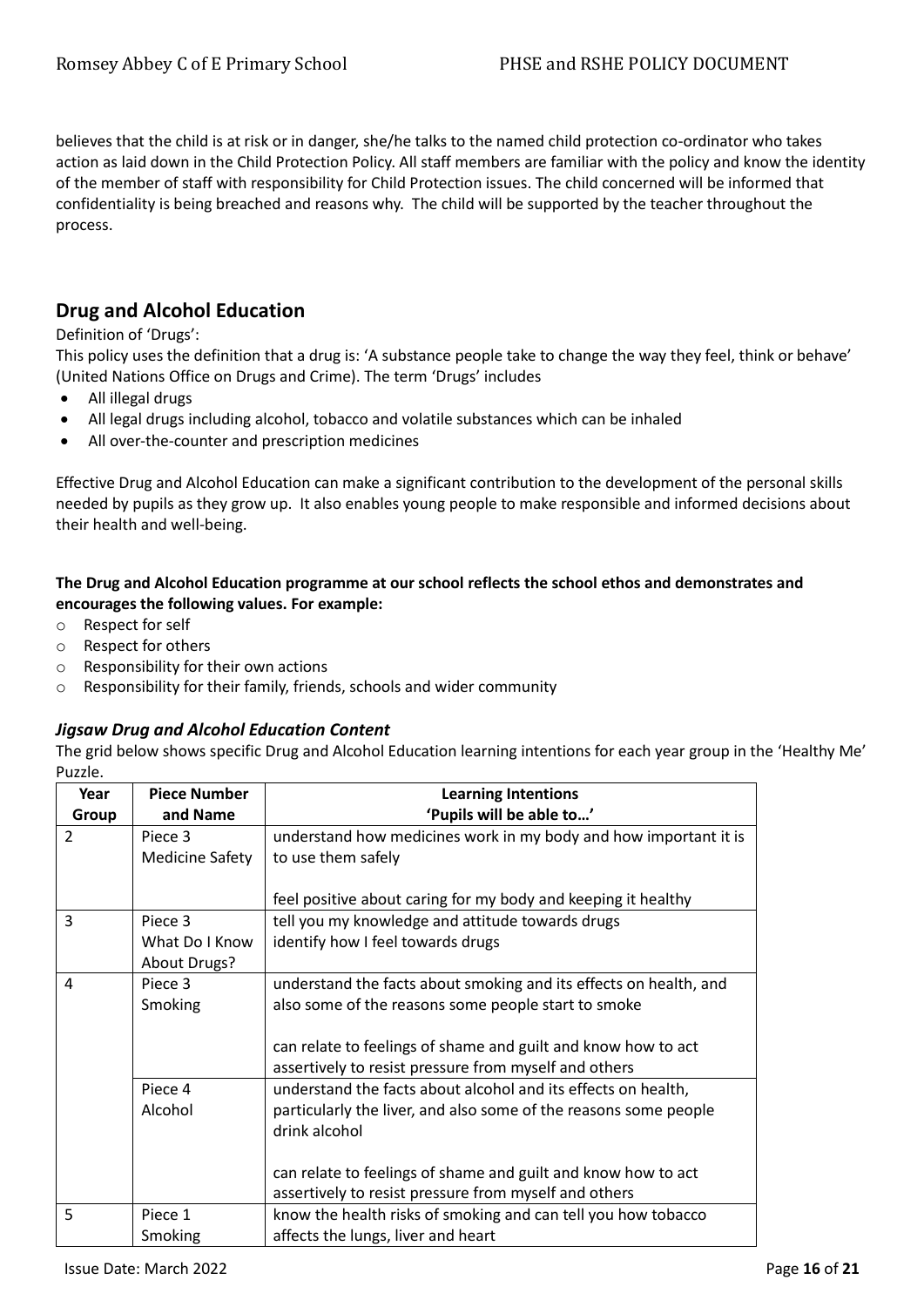|   |                    | make an informed decision about whether or not I choose to smoke<br>and know how to resist pressure                      |
|---|--------------------|--------------------------------------------------------------------------------------------------------------------------|
|   | Piece 2<br>Alcohol | know some of the risks with misusing alcohol, including anti-social<br>behaviour, and how it affects the liver and heart |
|   |                    | make an informed decision about whether or not I choose to drink<br>alcohol and know how to resist pressure              |
| 6 | Piece 2<br>Drugs   | know about different types of drugs and their uses and their effects<br>on the body particularly the liver and heart     |
|   |                    | be motivated to find ways to be happy and cope with life's<br>situations without using drugs                             |
|   | Piece 3            | evaluate when alcohol is being used responsibly, anti-socially or                                                        |
|   | Alcohol            | being misused                                                                                                            |
|   |                    | tell you how I feel about using alcohol when I am older and my<br>reasons for this                                       |

## **Managing Drug-related Incidences**

We make it clear to the community that the possession, use or supply of illegal and other unauthorised drugs within school boundaries is unacceptable. This includes the school premises and perimeters, journeys in school time, residential trips and throughout the school day. The Headteacher oversees drug issues and all concerns or incidents should be referred to him/her. Refer to the 'Managing incidents involving drugs' flow chart for further information.

## **Screening, Searching and Confiscation**

The Headteacher and any staff authorised by him/her, have a statutory power to search pupils or their possessions, without consent, where there are reasonable grounds for suspecting that the pupil may have a prohibited item (level knives or weapons, alcohol, illegal drugs, stolen items, tobacco and cigarette papers, fireworks, pornographic images, any article where there is reasonable suspicion that it has been or is likely to be used to commit an offence or to cause personal injury to, or damage to the property of any person.) School staff can search a pupil if the pupil agrees. Under Article 8 of the European Convention on Human Rights, pupils have a right to respect for their private life. Any interference with this right by the school must therefore be justified and proportionate. For detailed advice about conducting a search, please refer to DfE publication 'Screening, searching and confiscation – advice for headteachers, school staff and governing bodies' (July 2013).

It is not usual for drugs screening to be required in a primary school setting and then only in circumstances where there is evidence of the presence of drugs on the school premises. Advice from the police would always be sought should this need arise.

The law permits school staff to confiscate, retain or dispose of a pupil's property as a disciplinary penalty, where reasonable to do so. This includes other substances which are not believed to be controlled drugs but are believed to be harmful or detrimental to good order and discipline. Staff are advised to:

• ensure that a second witness is present throughout

• seal the sample in a plastic bag and include details of the date and time of seizure/find and witness present

- store it in a secure location usually by the Headteacher or Headteacher and in a lockable cupboard
- notify the police without delay
- record full details of the incident, including the police reference number
- inform parents, unless this would jeopardise the safety of the pupil
- identify any safeguarding concerns and develop a support and disciplinary response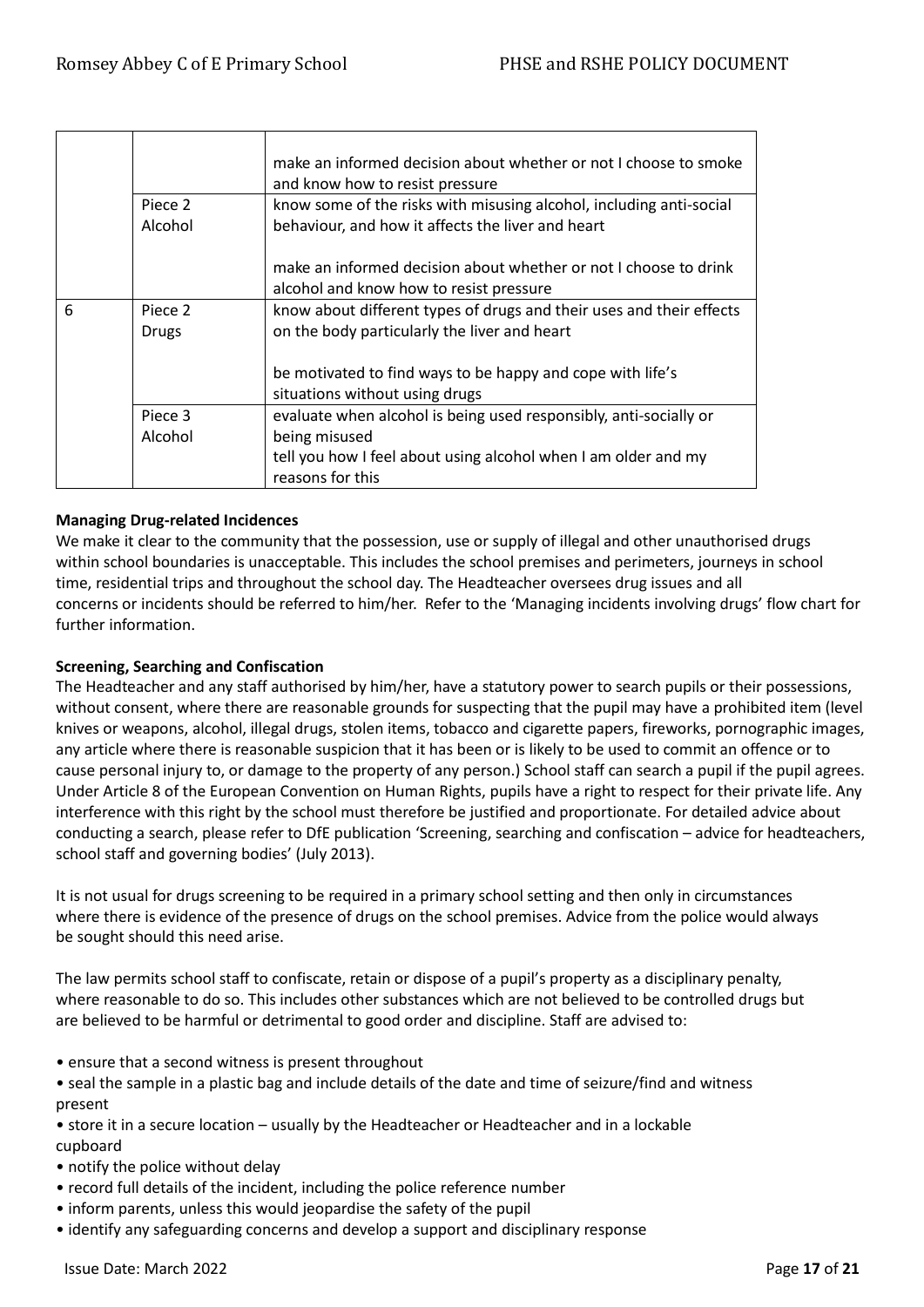Drug-related incidents are likely to involve suspicions, observations, disclosures or discoveries of situations involving illegal or other unauthorised drugs fitting into these categories:

• Drugs or associated paraphernalia are found on the school premises

• A pupil demonstrates, perhaps through actions or play, an inappropriate level of knowledge of drugs for their age

- A pupil is found in possession of drugs or associated paraphernalia
- A pupil is found to be supplying drugs on school premises
- A pupil, parent or staff member is thought to be under the influence of drugs
- A staff member has information that the illegitimate sale or supply of drugs is taking place in the local area
- A pupil discloses that they or a family member/friend are misusing drugs

In establishing the nature of the incident, members of staff are advised to ensure that a second adult witness is present and to involve the Headteacher (or Deputy Headteacher) as soon as possible and to cease detailed questioning if the police are to be involved. Full details of the appropriate steps to take in support of a pupil are provided in the Hampshire 'Drugs use and misuse policy'.

Possible responses to a drug-related incident may include: early intervention and targeted prevention; referral to an external agency; counselling; behaviour support plans; inter-agency programmes; fixed-period exclusion; pastoral support programmes; a managed move; permanent exclusion.

Staff should attempt to maintain a calm atmosphere when dealing with a parent under the influence of drugs on the school premises. If a member of staff has concerns about discharging a pupil into the care of the parent then they should discuss with them if alternative arrangements could be made. The child's welfare is paramount. Where a parent's behaviour under the influence of drugs repeatedly places a child at risk or the parent becomes abusive or violent, staff should consider whether a referral to Children's Services is appropriate and/or the involvement of the police.

When reporting an incident to the police, a record should be made and stored securely, according to the requirements of the Data Protection Act 1998. The school aims to work in partnership with the police. The federation will manage all drug-related incidents initially and, where illegal or unauthorised drugs have been brought onto school premises or when decided by the Headteacher (or Deputy Headteacher), then the policy should be informed immediately.

#### **Working with other agencies and further guidance**

The school takes advantage of the many partner agencies that support children across Hampshire. These include: Educational Psychology Service, Educational Welfare Service, Health Authorities, School Nursing Team, Hampshire Constabulary, Healthy Schools/ Personal Development Learning, Behaviour Support Team, DAAT (Hampshire Drug & Alcohol Action) Team. Staff should make any referrals through the Headteacher.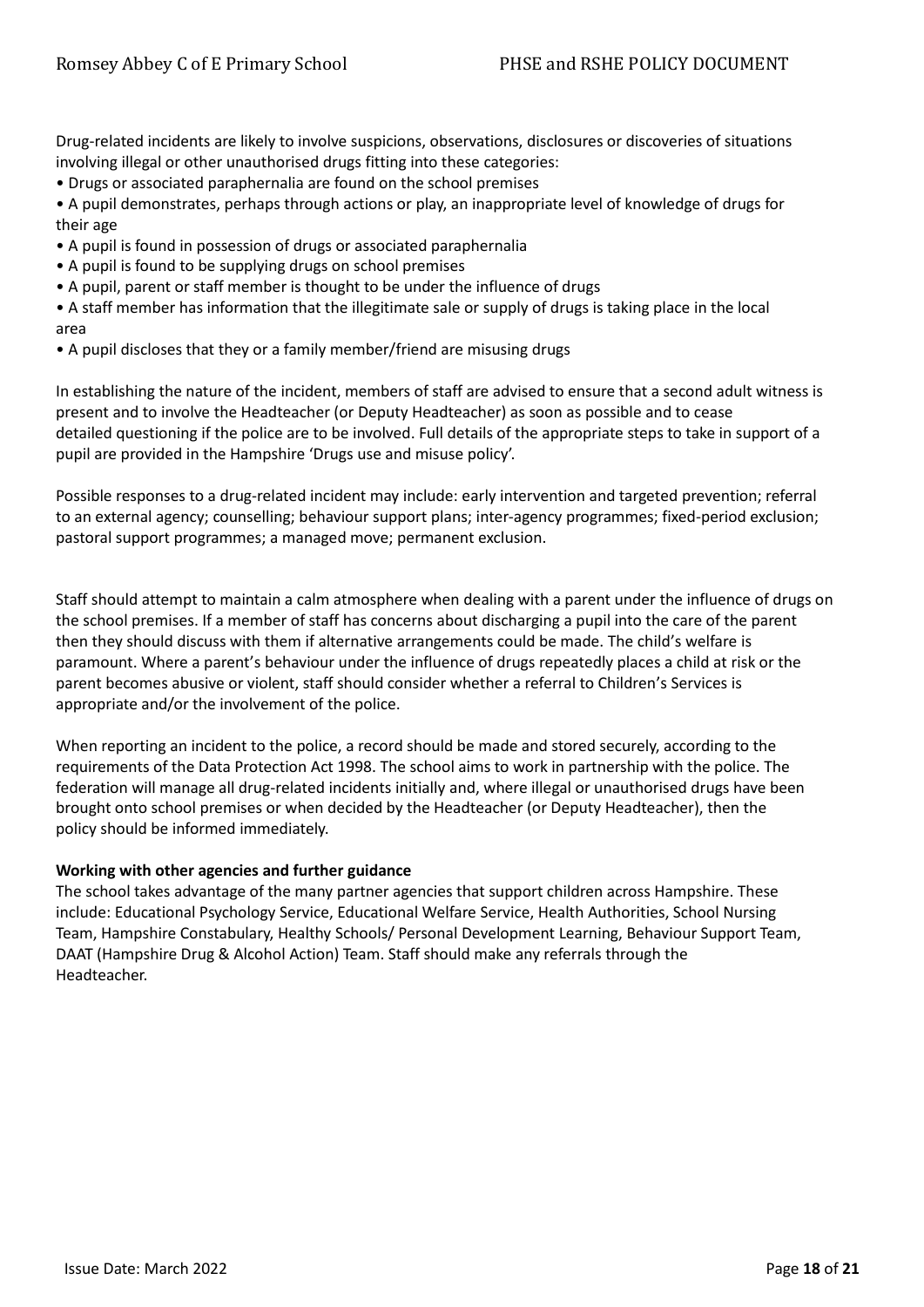# <span id="page-18-0"></span>**Further Information Sources**

Further support from charities and national organisations can be found by contacting: Addaction – specialist drug and alcohol treatment charity www.addaction.org.uk ADFAM – information service for families of drug and alcohol users www.adfam.org.uk Alcohol Concern – support for persons with alcohol-related problems www.alcoholconcern.org.uk ASH – helping to reduce the health problems caused by tobacco www.ash.org.uk Children's Legal Centre – information service which covers all aspects of law and policy affecting children. www.childrenslegalcentre.com Children's Rights Alliance for England – supporting children through the fullest implementation of the UN Convention on the Rights of the Child. www.crae.org.uk Drinkaware – promotion of responsible drinking, helping to reduce alcohol misuse alcohol-related harm. www.drinkaware.co.uk Drinkline – helpline for people concerned about their own or another's drinking 0800 917 8282 Drugscope – provides information about drugs. www.drugscope.org.uk FRANK – drugs awareness campaign aimed at young people and provides support for parents. www.talktofrank.com Mentor UK – helping to protect the health and well-being of children to reduce the damage that drugs can do to their lives www.mentoruk.org.uk National Children's Bureau – promotes the interests and well-being of all children. www.ncb.org.uk Family Lives – support for anyone parenting a child. www.familylives.org.uk Re-Solv – information for teachers, parents and young people. www.re-solv.org Smokefree – NHS smoking helpline 0800 169 0 169 Stars National initiative – support for anyone working with children and families affected by parental drug and alcohol misuse. www.starsnationalinitiative.org.uk Youth Offending Teams – helping to prevent offending by young people [www.gov.uk/youth-offending-team](http://www.gov.uk/youth-offending-team)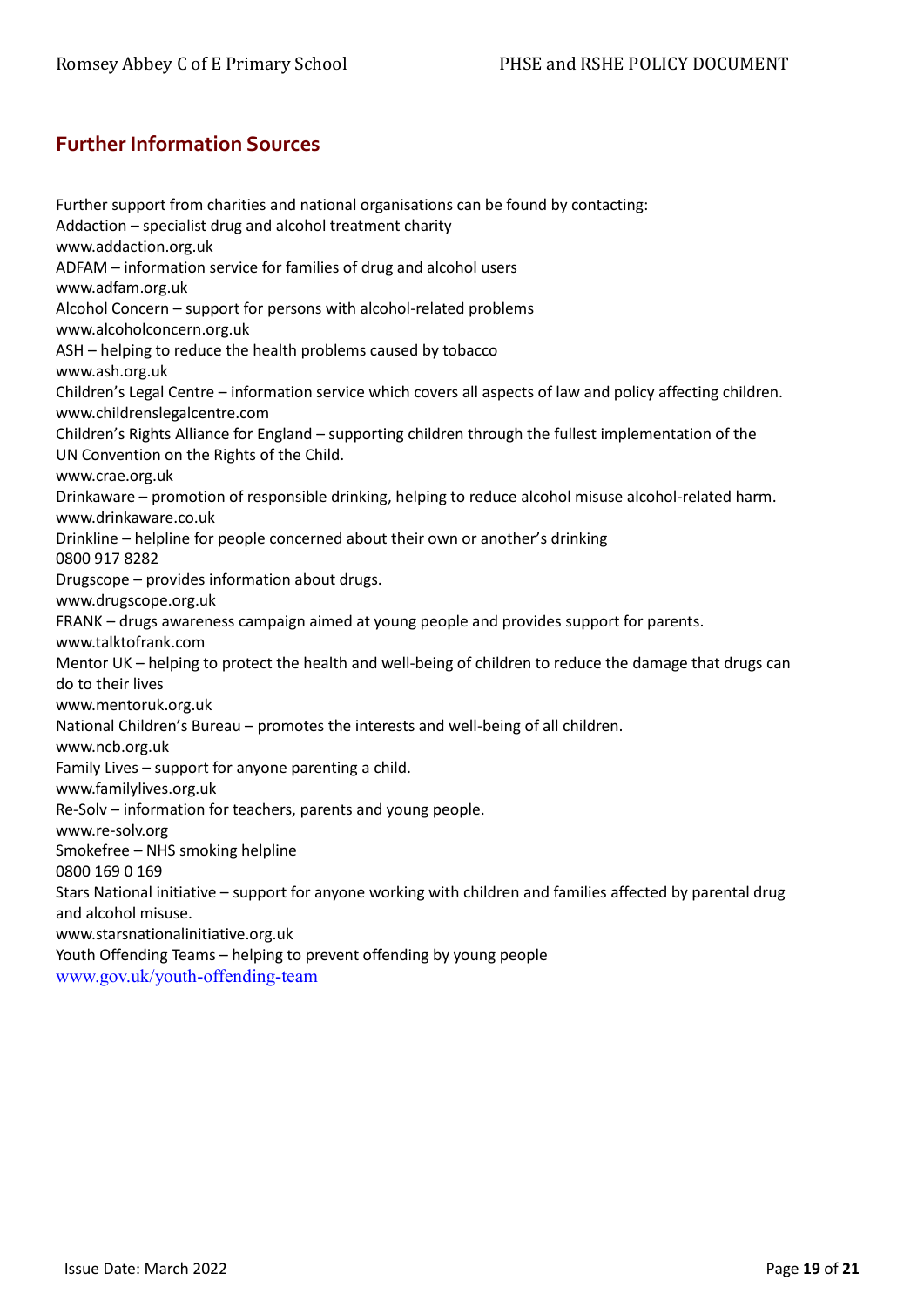# **How are the Fundamental British Values taught and developed within the PSHE curriculum?**

The British values are included within each year group's Jigsaw provision with much emphasis and direct teaching included on Democracy, Rule of Law, Individual Liberty and Mutual Respect. These values are also further developed outside of Jigsaw lessons as part of the school's wider SMSC provision:

**Democracy:** "Encourage respect for democracy and support for participation in the democratic processes, including respect for the basis on which the law is made and applied in England."

#### **Our Provision:**

-School council including elections.

-School Council run events and initiatives

-Eco-Warriors – again elected representatives from class votes. This idea was raised by pupils in the school who were keen to do more to protect the world in which we live. There is now a team of 12 pupils working hard to guide the school to being as eco-friendly as possible.

- Provision of school and class formal debates around school, local, national and global issues.

#### **The rule of law and Individual Liberty**

*"enable students to distinguish right from wrong and to respect the civil and criminal law of England" "encourage students to accept responsibility for their behaviour, show initiative, and to understand how they can contribute positively to the lives of those living and working in the locality of the school and to society more widely" "enable students to acquire a broad general knowledge of and respect for public institutions and services in England"*

#### **Our Provision:**

-Introduction of 3 school rules: Ready, Respectful, Safe with redesigning of behaviour policy to ensure clear line of consequences under a consistent approach, fuelled by respect, led by every member of staff.

- Junior Road Safety Officers

- Romsey Young Carers – Annual fund raising event

- Charity fundraising and awareness developing

#### **Mutual respect and tolerance of those with different faiths and beliefs and for those without faith**

*"Enable students to develop their self-knowledge, self-esteem and self-confidence"*

*"further tolerance and harmony between different cultural traditions by enabling students to acquire an appreciation for and respect for their own and other cultures"*

*"encourage respect for other people"*

#### **Our Provision:**

RE work in Judaism, Hinduism, Islam

Y6 visit to Southampton Mosque

Celebrating Difference topic across the school in PSHE

Anti-bullying week activities

Diversity focus in Collective Worship programme throughout the year

Habits of Mind and Habits of Mind launch days celebrating diversity

Text-Drivers in English – see Diversity file

New school rules: Ready, **Respectful**, Safe

Provision of school and class formal debates around school, local, national and global issues.

Connecting Classrooms project with Education Uganda and link school in Kasese District Uganda.